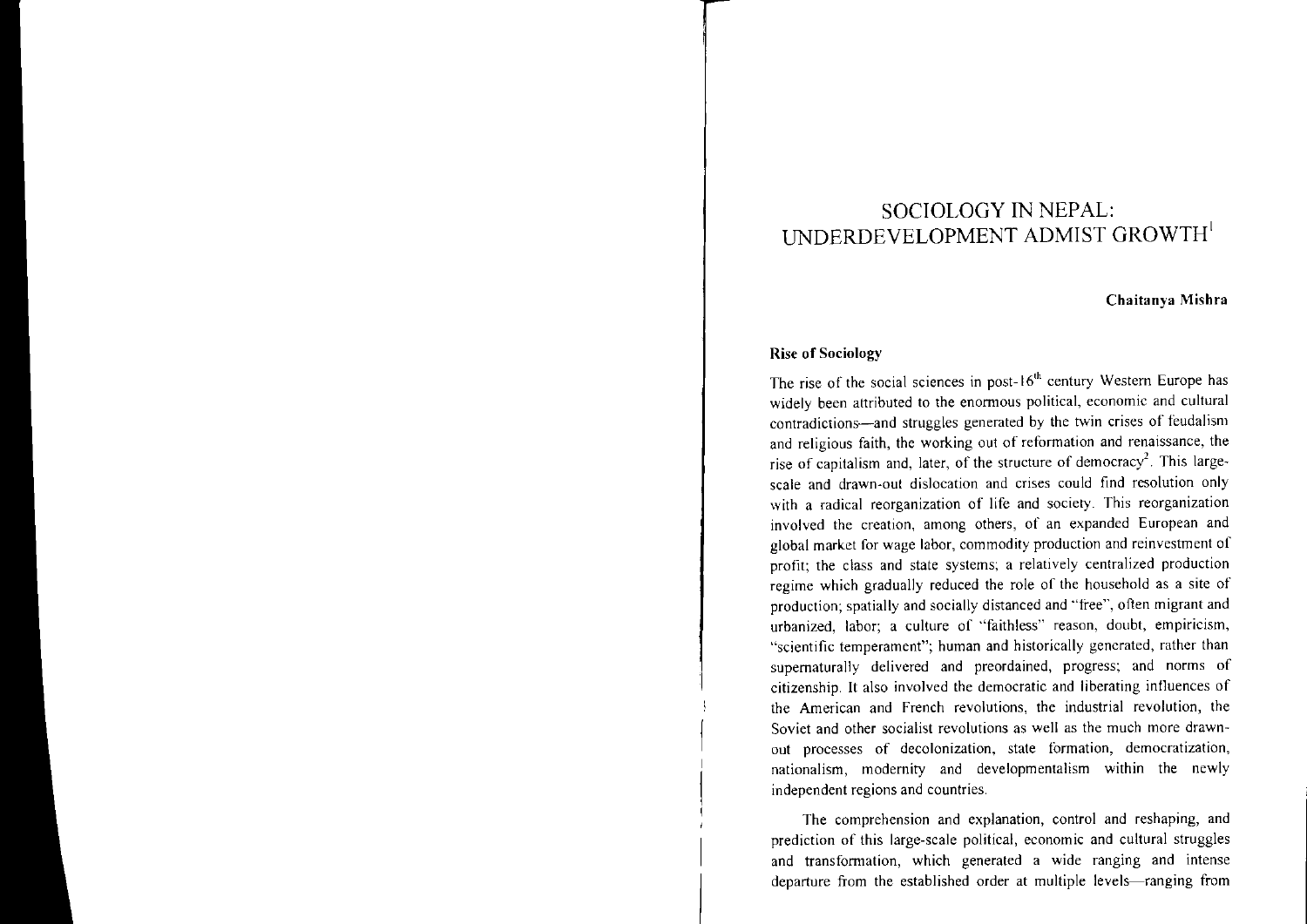individual and group identity to the nature and relationships among individuals, households, states, classes and the multifarious constituents of the global system, were the planks on which the social sciences were founded. Intellectual frameworks aligned with feudalism and faith were **rendered incommensurate for the comprehension, explanation, prediction of,** and intervention into, the processes of struggle and transformation as also of the transformed social world. Further, the transformation, by its very nature, signified an end to the stability of the old world and **generated successively new rounds of systemic as well as anti-systemic** struggles and transitions at the local, intermediate and global levels and in the structure of relationship among them. The altered and ever**changing social world, in turn, necessarily demanded <sup>a</sup> mode of social** enquiry that was based upon the assumptions that the social world was historically (rather than divinely) constructed, that it was eminently knowable (rather than mysterious and humanly unfathomable) and that it could, within the limits and facilities set by historical processes as well as **conscious and organized human social action, be consciously reshaped** and reorganized. The altered and ever-changing social world would also **demand an empirical, as opposed to authoritatively received, mode of** social inquiry. Not only was the larger structural and state level political authority consistently challenged, but the social world, which was diverse, unstable, complex and changing and, by most accounts **becoming ever more so, demanded that even social scientific authority,** including those which emanate from specific metatheories, established **research practices and organizational structures, for example, the university system undergo <sup>a</sup> "reality check" on <sup>a</sup> continuing basis and** revalidate itself in the process. The new social world both obliged and **encouraged newer social visions, theories, sets of infonnation,** interpretations, critiques, modes of social control and platforms for action. The social sciences in Europe and later the USA were founded within the context of this large-scale transformation.

Specialized fields within the social sciences largely evolved during the 19<sup>th</sup> century in response to the expansion and intensification of the process of transformation itself, popular struggles that this transformation entailed, multifarious impacts on religious affairs, polity, administration (including colonial administration), law, economy, culture, etc., it generated, and the emergen<sup>t</sup> structures the transformation created, for example, state, market, urbanity, impoverishment, crime. The demands of the state structure for information, analysis and policyimplementation in order to selectively contain, expedite and streamline the process of transformation and its effects, as well as the **struggles of urban workers and their unions, activities of social refonners and charities as well as the social science academia played significant proximate roles in the evolution of the specialization in the social sciences. The social science academia was slowly gaining legitimacy as** an interpreter of specific aspects of the new and evolving social world and as <sup>a</sup> potential "fixer" of the multifarious "social problems" generated by the transformation. The success gained by the already relatively specialized natural sciences contributed both to the legitimacy of the **social sciences in general as also to the "promise" held out by** specialization within the "science of society". The par<sup>t</sup> played by the **social sciences, in particular, political science, public administration,** economics, law and anthropology, during the colonial era further justified their utility.

It was within this space that sociology was gradually erected in Europe over the 19'h century. The nature of the new, un-feudal, "faithless", familially and spatially "unhinged' migrant-, urban-, industrial-, capitalist-, class-based and conflict-ridden society, with **pockets of extreme poverty, exploitation and seeming hopelessness was** not only relatively unfettered from <sup>a</sup> host of traditional anchors of order and control, but it also raised the specter of rootlessness and formlessness. Uncertainties loomed large. Further, the rapidity of the **transfonnation, and the successive waves oftransition in social lives, and** the relative of unpredictability of the future course of transformation were being widely and intensely discussed and acted upon.

It was this <sup>a</sup> transformative cauldron which created the space for sociological thinking. Sketching and elaborating the features of the new society, as contrasted with the older forms, expectedly, was the first item in the agenda of such thinking. Comte's "law of three stages" and Durkheim's explorations of the bases of religion, education, anomie, individualism (egotism) and social integration in the new society were symptomatic of the thinking. Durkheim's explorations also constituted <sup>a</sup> significant ques<sup>t</sup> for the bases of order and stability in the new society.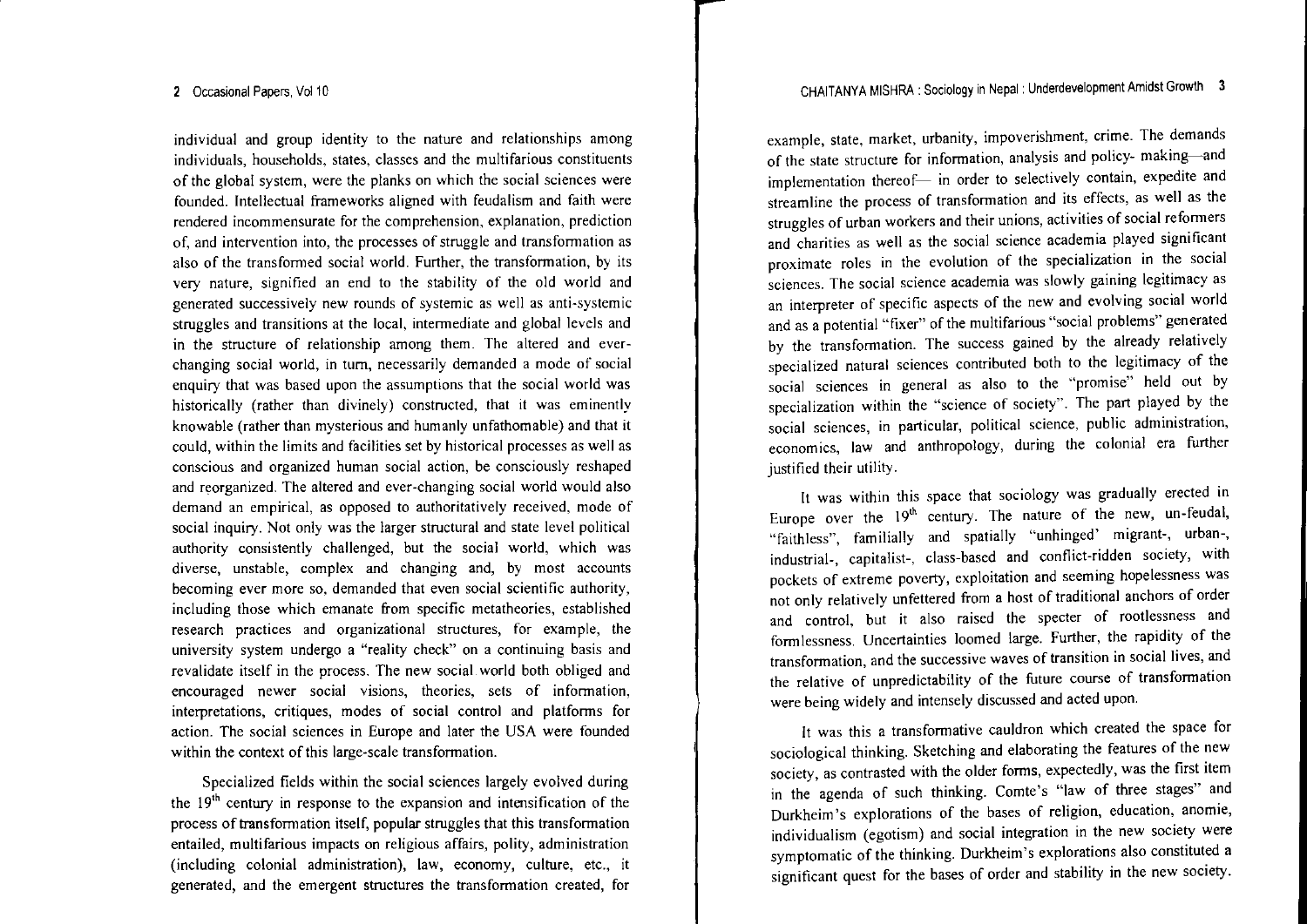**Similarly, Weber's vast corpus sought to map this transfonnation in economic, political, administrative, social and psychological terms within <sup>a</sup> deeply historical and cross-societal comparative matrix. Marx's even vaster corpus, in turn, laid bare the history and functioning of the emerging mega structure of capitalism- the mother of all transfonna**tions, the contradictions that it produced and sharpened, and the impact it had on everyday social and personal lives. The Marxist corpus, in addition, also made the case for political action to challenge the capitalist **transformation. All four sociologists, in addition, elaborated new epistemologies necessary in order to investigate the new society: empiricism; non-reductionism and "socioiogization"; historical analysis,** interpretation and disenchanted objectivity; and historical-dialectical **materialism. For Comte, Durkheim and, to <sup>a</sup> certain extent, Weber, the new investigative perspectives would also legitimize sociology as an independent discipline in its own right. The institutional and financial bases of sociology, within the university system and with <sup>a</sup> certain level** of public support, were rather painstakingly built upon during this period. **It must be said, however, that the activities of many grassroots social reform associations lent legitimacy to sociology and to the strengthening of its institutional and financial base.**

**Following the relatively sterile interwar years, during which rural and urban sociology, symbolic interactionism, the** *"theory* **of action" and** a couple of other broadly ahistorical perspectives (with the exception of critical theory, which emerged in Germany during the 1920s ) made their **beginnings, the functionalist perspective gained <sup>a</sup> near-hegemonic** metatheoretical status in sociology and anthropology, particularly in the US. The rise and high dominance of this conservative perspective, which lasted till the mid-60s has legitimately been attributed to the historically nnprecedented economic growth and prosperity in the US during the aftennath of World War **11,** the masking of latent conflicts that such rise in prosperity afforded, the absence of major and overt conflicts, and to the elevation of the US to the preeminent position in the global hierarchy.

Two ofthe key features ofthe post-World War 11 scene, particularly with respec<sup>t</sup> to the colonized and other third-world countries, were decolonization and modernization-led development. Decolonization and modernization were at once liberating and imperializing (excepting, to <sup>a</sup>

**certain extent in the socialist countries): The "natives" were liberated from particular colonial countries while at the same time that capitalist imperialism was strongly revitalizing itself to incorporate the globe** following a five-decade long hiatus characterized by two world wars, the rise of the soviet system and one grea<sup>t</sup> depression. The image that the **modernization framework cast was one of unilinear growth and development within which the more modern and developed economies,** cultures and peoples, including those within the modernized and developed states, in effect, constituted the future of the less modern and less developed. The states and peoples which were "traditional", nonmodern and less developed had only to traverse <sup>a</sup> path that had already **been charted, including in relation to the generation and utilization of** knowledge (including sociology) at the "local" level. It was merely <sup>a</sup> **matter of filling in. This perspective was mirrored at the national level as** well. Global, state and market—as well as most non-governmental **structures and institutions had just begun to engage in the search for "system-compatible and usable" information and interpretation. The search for such information and interpretation, which was large in scale,** formed the bulk of social science work. The job market for sociologists was decidedly influenced by the search for such "usable" infonnation **and interpretation put at the service of modernization and development. These processes, which, among others, transformed the non-western settings and people into the "other" and coalesced within** "orientalism", **were, in turn, laid bare and severely criticized, during the 70s, among** others, by Edward Said, Talal Asad and others.

Within the Western countries themselves, the rise of the civil rights **movement, anti-Vietnam war protests, and women's and student** movements during the late 60s and the early 70s, however, led to <sup>a</sup> **serious questioning** ofthe **functionalist position, as also** of the **empiricist** and ahistorical stance. These movements and protests have also had the effect of substantially expanding the sub-fields of sociology as well as the job market for sociologists within the governments, semi**governmental institutions, the private sector, international institutions and the universities.**

The post-70 sociological thinking, in turn, has remained "pluralist": **Even as the functionalist, empiricist and historical stances remain**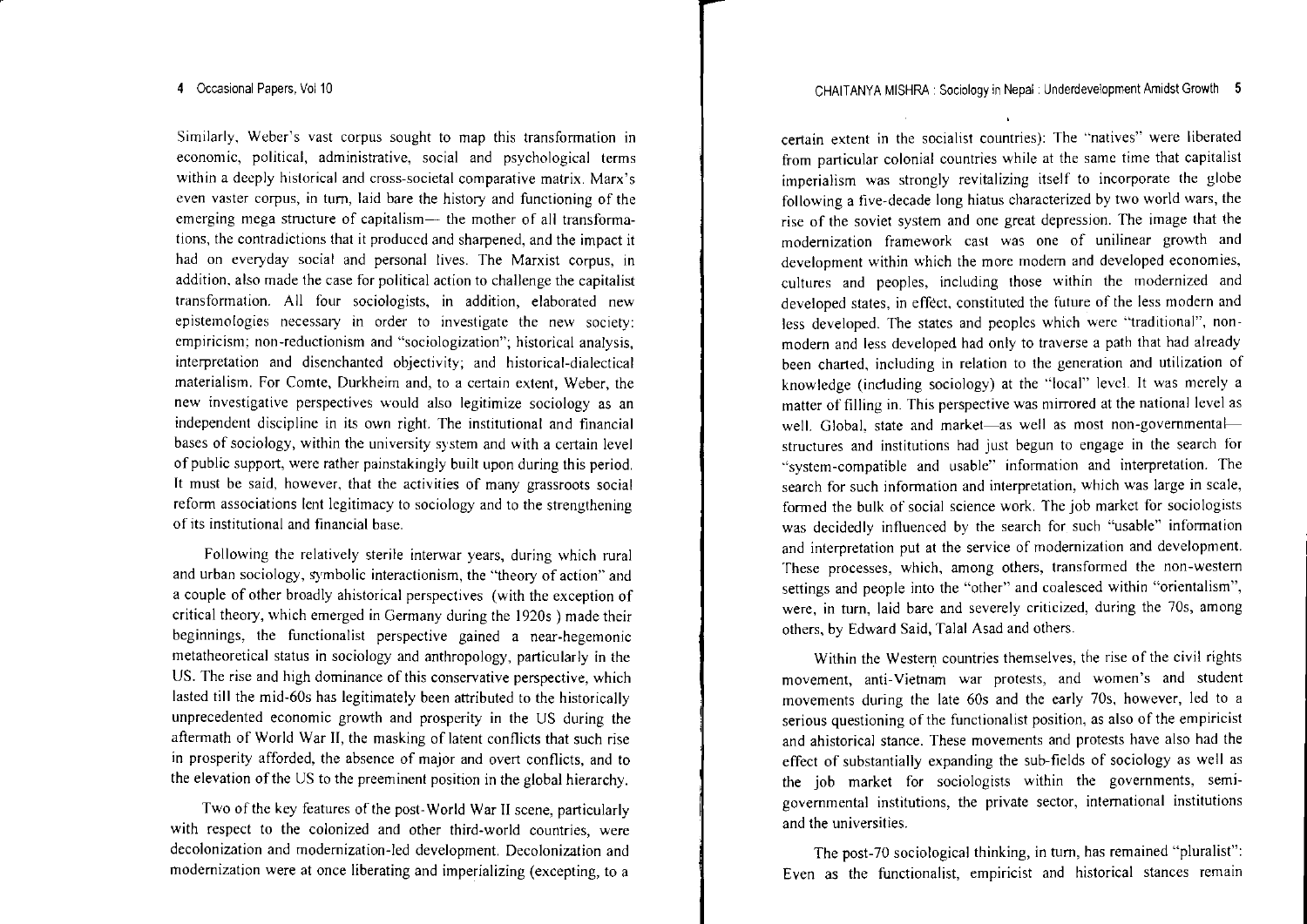#### 6 Occasional Papers, Vol 10

widespread and legitimate, the last two decades have encouraged introspection (for example, Gouldner 1971, Clifford and Marcus 1986, among others); textual analyses, powerful interpretations of the inter**connecttion between power and knowledge and the interconnectedness of macro and the micro structures and processes. The world-systems** perspective has been <sup>a</sup> singular contribution of the post-70 sociology, as s the feminist perspective. In addition, the post-70 period has seen the elaboration of <sup>a</sup> host of other frameworks, which seek to include the experience and struggle of <sup>a</sup> variety of excluded groups, for example, the **races, ethnic groups, caste groups, migrants, senior citizens, disabled. History, holism, conflict and contradiction are in. Expansion of sub**fields and the job market, in the meanwhile, has continued, albeit at <sup>a</sup> slower pace, not the least due to the rightist neo-liberal and state minimalist position advocated and practiced since the 80s. Within the "developing" countries, the embracing of developmentalism and its **corollaries-international financial assistance and "policy guidelines", international non-governmental organizations, etc.-have further opened** the job market for sociologists and social anthropologists. Ethnic, **regional and other voices and struggles for inclusion and wider demands for democratization and public services have also opened up the professional space for sociologists and social anthropologists. The obverse has been the case as well: Some sociologists and social** anthropologists, at times, have disagreed to honor the agenda and themes pu<sup>t</sup> forth by modernization, developmentalism and globalization, critiqued them and found and worked with other trames and themes.

Finally, during the 80s and the 90s, serious questions have been raised on the legitimacy of the existing disciplinary contours and boundaries in the social sciences as well as on the legitimacy of the accepted theory and practice of the social sciences including sociology and social anthropology. Calls have been made for tearing down the old but strong walls between the social sciences on account of the fact that they inhibit insightful inquiry of the new social conditions. Calls have also been made for modes of social inquiry, which are historically and politically self-conscious and are at the same time plural, local as well as universal (Said 1978, Clifford and Marcus 1986, Wallerstein et al. 1997, Wallerstein 1999, also see Amin 1997: 135-52, Sardar 2002). The widespread call for indigenization of sociology and anthropology raised

primarily although not exclusively by non-western academics, including those in Nepal (see below), are also at least in par<sup>t</sup> based on the lack of fit between political, economic and cultural conditions within the global metropolis, on the on hand, and the peripheral regions, on the other. The **academic work** ofthe **metropolis is seen to misrepresent the social work** of the outlying regions, societies and peoples.

## Embedding

•

**This rather long-winded introduction has been intended as <sup>a</sup> platfonn to** enter into <sup>a</sup> discussion of the state of sociology in Nepal .It has argued **among others that.**

**The emergence as well as the specific nature of evolution of** sociology (as well as other social sciences) is predicated on the scale **and intensity of social struggle and social transfonnation. Largescale and intense social struggle and transfonnation in Europe,** particularly during the 18'h and 19'h centuries led to <sup>a</sup> *zeitgeist,* which insisted on <sup>a</sup> historical and worldly rather than mythical and **ecclesiastical nature of the social domain. This revolutionary** *zeitgeist* systemically and gradually transformed all social practices, **for example, forms of government, fonns of economic transaction,** structure of the household, identity of an individual, as well as all **branches of social expression, for example, art and literature,** physical and biological sciences and to the emergence and **transformation of "sciences of society", including sociology and** anthropology, Even as the Nepali society is <sup>a</sup> making <sup>a</sup> salient transition away from faith directed and feudal traditions and towards **a more democratic political culture at various levels and sectors, and even as the sciences ofsociety are seeking to learn from the Western** academic tradition, the peripheral, dependent and unsustained nature of the capitalist transition; the restricted nature of the urban and public domains; the miniscule, underdeveloped and non-polyvocal bourgeoisie; together with largely state dependent organization of higher education, relatively non-demanding and relatively unprofessionalized academic systems as well as functionalist and developmental emphases that the carriers of sciences of society have taken on has inhibited the development of social sciences in general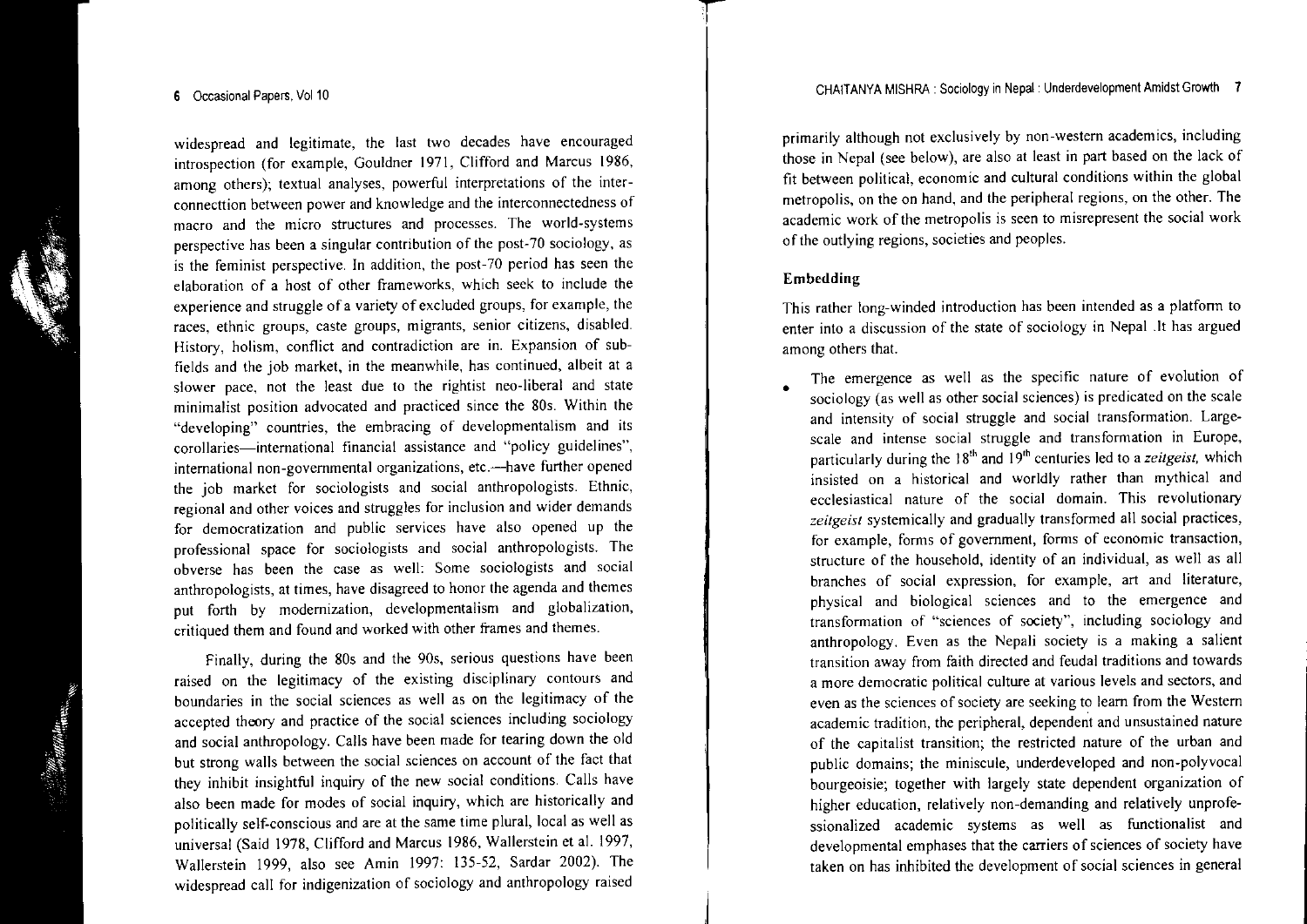•

**and sociology in particular. The hegemonic impact of the Western academia, on the other hand, has also led to an inordinate emphasis on receiving rather than generating knowledge.**

**The specific nature of evolution of sociology is also pt:,edicated on the nature of the transition, that is, what and which political and economic structures and regions, ideologies, institutions, classes, groups are driving the transition; hO\v the dominant structures are negotiating the transition \vith other less dominant struttures; and the relative strength of the other less powerful, but nonetheless competing, structures. The more powerful generally usurp the right to characterize and speak for the less powerful. This essentially is the crux of the practice of "orientalism" (see Sardar 2002 for summary as well as critique). Speaking for others, however. is not <sup>a</sup> monopoly of the orientalist tradition, <sup>a</sup> point \vhich is powerfully** brought out in Clifford and Marcus (1987). Such "filtering **frameworks" also operate at the national level in the developing countries and bear significant implication for the development of the social sciences (Guru 2002). lnterconnectedness between power and** knowledge implies that the powerful, unless systematically resisted **and exposed, cannot but seek to usurp the authority of representing, often misrepresenting. the "other". This strain is strong in Nepal and comes in the disguises of "salvage anth.ropology (and sociology)", romanticism and <sup>a</sup> strong reformist, developmentalist and modernist** sociology and social anthropology. There has been, since the last **decade, some improvement on this front, however. Encompassing** political debates and transitions (after the 1990 political transition and during the ongoing "Maoist struggle") as well as ethnic, regions **and to <sup>a</sup> certain extent, "gender", perspectives and voices have been** in ascendance during the last decade. While not all of these have yet been translated into the sociological and social anthropological **proper, these cannot but leave marks within the discipline within the next decade--even as the urban, the upper class and upper caste, statist, modernist and developmentalist interests may 'very well continue to dominate the sociological enterprise. The ethnic and regional voices are already being translated into sociological and** social anthropological agenda. Further democratization of the polity

in Nepal, which is inevitable in many ways, is likely to push these **academic initiatives further.**

•

**The specific nature of evolution of sociology and social** anthropology in the West and the rest of the world are of an embedded nature. This embeddedness was principally founded upon **the structure and processes of the colonial and capitalist transition that the non-Western polities, economies and cultures underwent** beginning the  $17<sup>th</sup>$  century (see Frank 1998 for the interface between Asia and the rest of the world). In addition, between the 1880s and the 1950s, many of these countries also underwent further capitalist **and imperialist as well as anti-colonial, nationalist and democratic transitions and struggles. The social sciences-together with other fonns of knowledge and expression-in these structures and countries developed both as constitutive components and critiques of these specific struggles and transitions. The social sciences there also developed both as constitutive components and critiques of the** pos<sup>t</sup> World War 11 global and local structures and ideologies and **practices related to** developmental ism **and modernization, capitalism and imperialism, formation of new state structures, nationalism and statism, as well as democratization, the enlargement of the public domain, expansion** of public **administration and the empowennent of** the newly created citizens. The affinnation and remapping of the **identities, political roles and life chances of the diverse class, caste,** ethnic, religious, regional, linguistic, gender and other groups mandated by encompassing political, economic and cultural transitions also shaped and reshaped the social sciences and sociology and anthropology. The stamps of these structures and processes can be found in sociology and social anthropology in Nepal as welL Academic organizations at the higher level are largely financed by the state, although there is <sup>a</sup> growing private presence there. (Most private higher education structures, however, gain ITom indirect state suppor<sup>t</sup> as well as more direct subsidy ITom statefinanced academic organizations, principally in the form of teacher who agree to work on low part-time wages in private college because they continue to receive full-time wages and pensions ITom state financed colleges.) Developmentalism is <sup>a</sup> strong theme within the syllabi and it largely drives the research agenda. The state is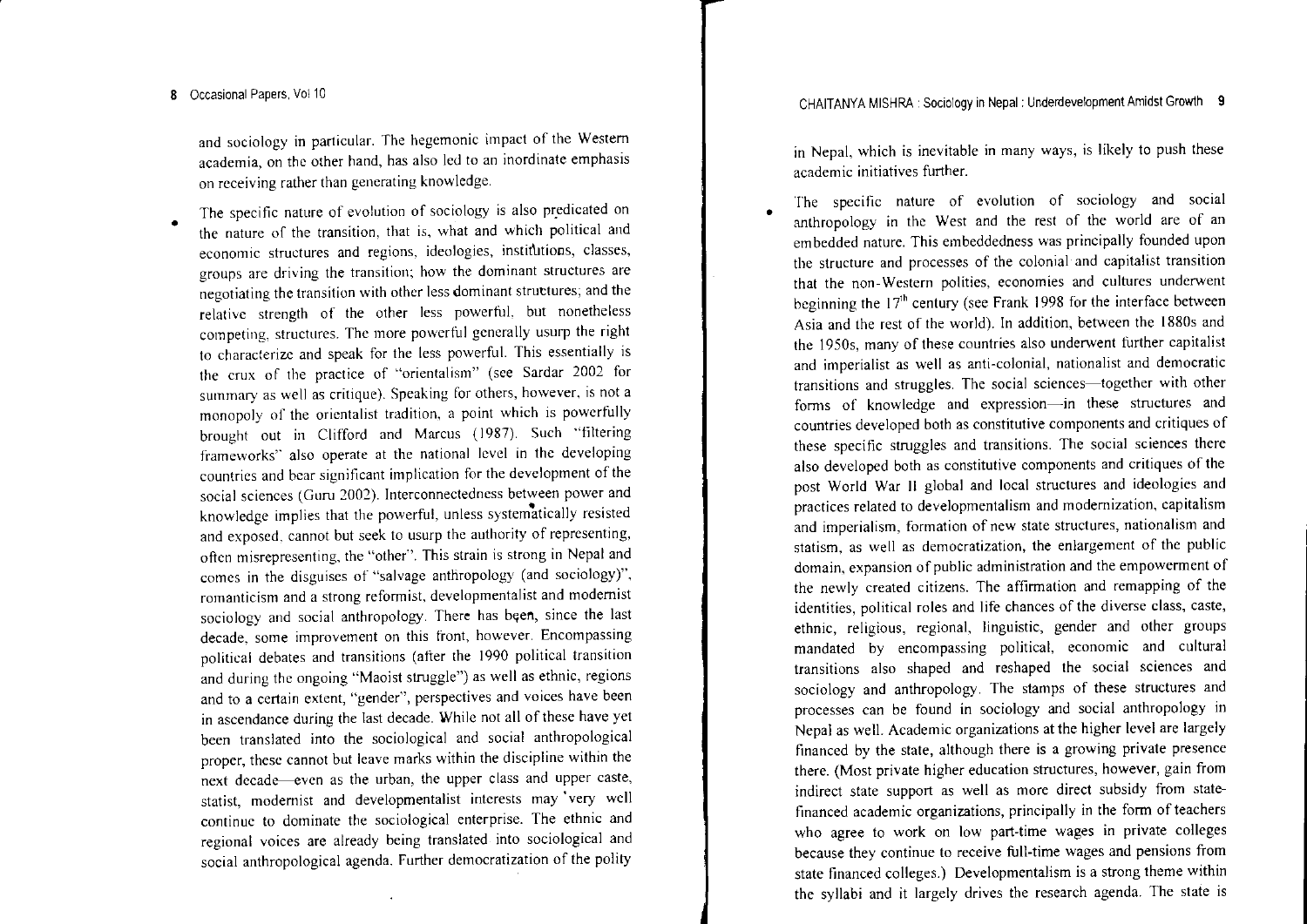**almost universally seen as playing the most significant role In relation to development and modernization. Nationalism remains <sup>a</sup> key and Qverarching reference point in syllabi, research outputs and discourses on development, modernization and even class, caste,** ethnicity, gender and regionalism. The syllabi do emphasize **critiques of these dominant preoccupations, but only <sup>a</sup> small number of academics view these transitions critically enough.**

•**Embedding has become much more intense during the post-World War 11 phase of globalization. The expansion and intensification of the global political, economic and cultural interface has had <sup>a</sup> pronounced implication for the shaping and reshaping of sociology and social anthropology in non-Western countries and, lately, within Western countries as well. The evolution of sociology and social anthropology in the non-Western world, in this specific sense, is an** heir to sociology and social anthropology in the West and thus to <sup>a</sup> substantial extent inherits both the promise and the pitfalls held out by the discipline. In <sup>a</sup> rather curious but highly significant twist, this **embedddeness, among others, is also beginning to reshape the** discipline in the west (for example, Clifford and Marcus 1986). This **embedding encompasses multiple dimensions, among which the economic interface and its political and military (for example, the "war on terrorism") implications have been widely discussed. This** embedding, however, also shapes what is defined as knowledge, the identification of valid modes of generating knowledge as well as the production and distribution of knowledge The West remains highly **privileged on all these accounts. As such, it is privileged in** developing the frameworks of social science inquiry and defining the agenda of the social sciences (cf. Wallerstein et aL) 1997: 33-69, Wallerstein 1999: 169-184 in particular as well as in the production **and distribution of texts and references, including specialized** disciplinary journals. This privilege allows the Western academic establishments a much higher level of access to global information **and literature, organizational competitiveness, resources and** professionalization. The search for the nomothetic, the general, the grand theories and the metatheories, and universal laws, privilege the west. These, in turn, generously contribute to the powerful edge that Western sociology and social anthropology has over the practice of

the discipline in other areas of the world. The larger economic and **political privilege necessarily rubs off on Western academia in as** much as the West not only has "been there" already, but also gauged and weighed alternatives and possibilities and the rest is at the stage of "catching up". Within the context of the embeddedness of the **larger political and economic system and the hierarchy therein, the production of homologous and unequal intellectual and academic hierarchies are rendered inevitable.**

•

•

- **Nonetheless, and despite the gn1\ving salience of global structures and processes in the evolution of specific structures and processes** that shape the polity, economy and culture in Nepal, sociologists and **social anthropologists often continue to visualize societies in Nepal as uniquely local products. The significance of the macro and the long run in shaping the character of the micro and the present and** the short run remain highly underemphasized both in the syllabi and **the research agenda. The sociology of the interconnectedness of the** global, the national and the local, the dynamics of this interconnect**tion and the implications this interconnection have on the present and future lives of different social categories such as region, class, gender, ethnic group, caste group, the poor, etc., remains under**emphasized. In addition, the significance of world-systemic **processes on macroeconomic and sectoral public policies and their implications for processes such as centralization, democratization, etc., have largely been neglected in sociology and social anthro**pology in NepaL Similarly, the developmentalist and functionalist **perspective which remains dominant in Nepal, has inhibited teaching and research on frameworks and themes such as politics conflict, struggle, resistance, etc., despite, among others, the ongoing "Maoist" rebellion.**
- The de-linking of the global, on the one hand, and the national and the local, on the other, becomes clear from <sup>a</sup> perusal of the "state of sociology" writings in NepaL Most such writings fail to see the multiple levels of embeddedness involved in the evolution of sociology and social anthropology in Nepal: embeddedness of the polity and economy and the evolution of the discipline in the West itself, global and national embeddedness at the level of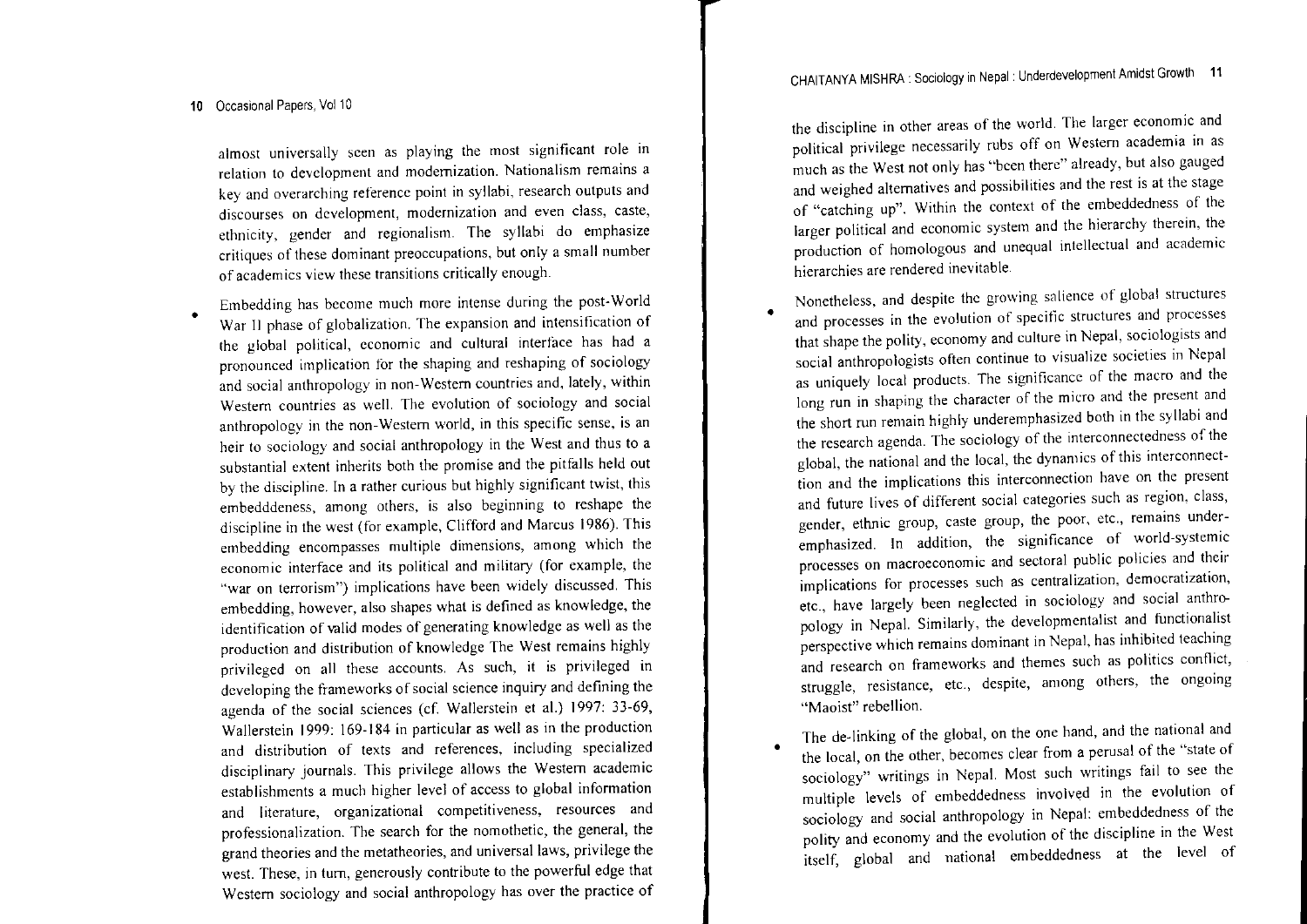encompassing political-economic frameworks-which contribute to disciplinary embeddedness and embeddedness of political economy and the evolution of sociology and social anthropology within Nepa!. This is an area that needs to be urgently redressed.

## Sociology in Nepal: Institution and Growth

we can now discuss the overarching as well as much more proximate institutional bases for the emergence and growth of social accounts, the social sciences and "pre-sociology" in Nepal. It must be emphasized right away, however, that the roots of such sociological endeavors have to be sought not only in other disciplines such as literature and in economic, political and social history, but also in more lay accounts of emerging social reform associations, agrarian conditions, labor migration, structures of resistance, popular struggles, etc. Both "proper literature" and lay social accounts, however, remain extremely sparse right till the 20'h century. It has to be recalled that the literacy rate in 1950 was approximately 5 percent, the first college was established in 1917 and the 1846-1951 Rana regime was politically highly controlled and autocratic. The tradition of oral and/or reconstructive history and sociology has been weak as well (See Burghart 1984, Oppitz 1971, Blaikie, Cameron and Seddon, 1980, Mikesell 1988, Ortner 1989, Shrestha 1971, among others, however.) This is an area where significant contributions can be made. Nepali sociologists and anthropologists who have remained almost exclusively preoccupied within the agenda of future, that is, modernization and development, have been particularly unproductive in reconstructing the pas<sup>t</sup> as also in analyzing <sup>a</sup> historically informed present. Such reconstructions would have to take on the task of describing and explaining emerging transitions in Nepal during the 1850- 1950 period. We should also be reminded that in the pas<sup>t</sup> those who aared to word the contradictions and transitions during the period were often discouraged, incarcerated, exiled or killed altogether

Nonetheless, there is significant scope for sociological reconstructtion based on historical accounts. Mahesh Chandra Regmi's documentation-based historical accounts, particularly those related to the agrarian features of the 19" century Tarai, the conditions of life of the peasants and tenants there and their relationship with the state and its intennediaries as well as the social implications of the agrarian regime

(Regmi 1978, t984), has proved an extremely fertile site for <sup>a</sup> variety of social science disciplines. There is no doubt either that Regmi's corpu will continue to fuel much sociological reconstruction in the future. The pain and suffering of the early  $19<sup>th</sup>$  century Hill peasants under conditions of the impending Nepal-East India Company war has been well sketched by Ludwig Stiller (1973, 1976) as well. Similarly, accounts provided by historians and others such as Prayag Raj Sharma, Kamal Prakash Malla, Harka Gurung, the Itihas Samsodhan Manda!., etc., have created <sup>a</sup> productive platform for sociological reconstruction. More recently Bhattarai's (2003) Marxist account of Nepal's political economy has provided <sup>a</sup> rich source for further reconstruction of socio-spatial relationships in Nepal. The old "colonial" account by William Kirkpatrick, (1811) francis Hamilton (1819) and Brian Hodgson (1880) also constitute good source materials for <sup>a</sup> historical analysis.

If struggles and transitions make and reshape social experiences and, therefore, social accounts (including pre-sociological accounts), modem social accounts of Nepal would have to begin from the period of the risc of the world colonial capitalist bastion of the East India Company and the implications it had on the reorganization of states, markets and peoples in the north Indian region, including Nepal. The shaping and reshaping of Nepal and the peoples who inhabited it would have to be interpreted and explained within this specific global and regional context. The accounts of Mahesh Regmi and Ludwig Stiller (including *The Rise of House of Gorkhas*) constitute a "local", "insider" and Nepali perspective on these events and processes, but it is obvious that the shaping and reshaping of Nepal and its peoples was far more than <sup>a</sup> domestic event. Regardless, this shaping and reshaping resulted, among others, in the "silent cry" among the peasants of the Hills (Stiller 1976), as also in the creation of semi-capitalist agrarian conditions in the Tarai (Mishra 1987). It is likely that the encompassing Civil Code of 1854 (Hofer 1979) prepared and implemented during the early phase of the centralized Rana regime constituted an attempt to come to terms with, and regulate and reshape, the political, economic, ideological and normative transitions during the first half of the 19<sup>th</sup> century within a broadly autocratic, statist, Hindu, modemizing, rationalizing (in the Weberian sense), East India Company (and British Empire)- friendly, and dependent-capitalism promoting set up.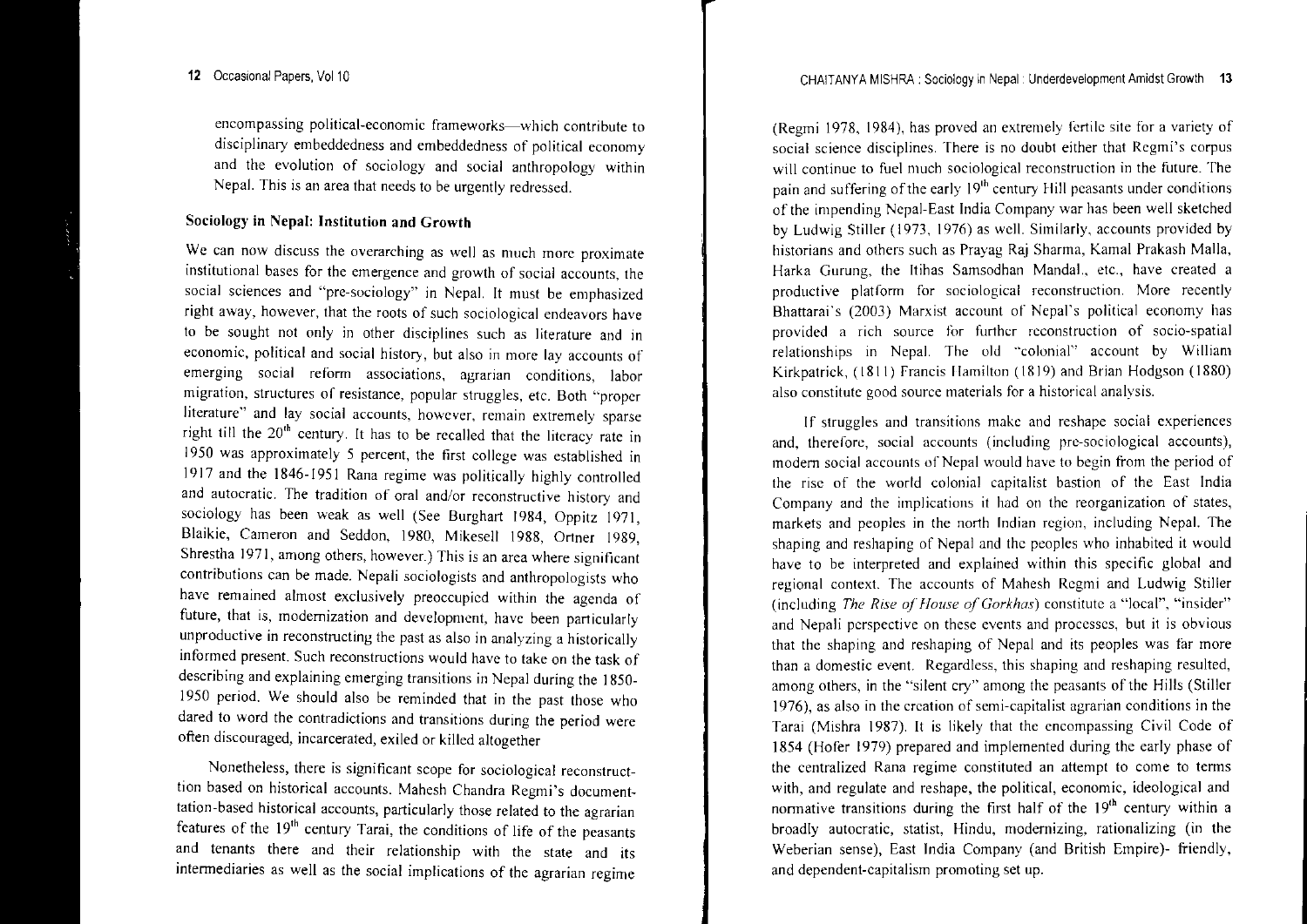**Some of the economic, agrarian, social and international implications of the set lip have been described in considerable detail by Regmi** (among others, in Regmi 1978, 1984; also see Mishra 1987). There were other implications as well, particularly in the overtly political and **apparently, in the class, caste, ethnic and gender arenas. Several cases of resistance against the state have been recorded, for example, the revolt** led by Sripati Gurung in Lamjung and Gorkha and the apparently larger revolt led by Lakhan Thapa, both of which took place in the 1870s, the **longer running movement of Yogmaya, which ended d in <sup>a</sup> mass suicide in 1942 and the furor caused by <sup>a</sup> book on social and economic refonns** by Subba Krishna Lal Adhikari (see Karki and Seddon 2003: 3-5). In **addition, relatively oblique satires, more forthright criticisms as well as agendas for political retonn and change were making their way into the public domain. More importantly perhaps, there were transitions of <sup>a</sup>** morc directly "political" nature. The short lived Prachanda Gorkha **rebellion and the more genuinely political Praja Parishad movement constituted <sup>a</sup> social account and <sup>a</sup> political agenda, which underlined the contradictions bet\\'een the "old and defunct" autocratic regime which was losing its popular legitimacy and <sup>a</sup> new, yet to become democratic** state of Nepal. Then, of course, there were the Nepali Congress Party and the Nepal Communist Party, together with a number of others, whose **accounts and agendas had touched the lives and imaginations of <sup>a</sup> sizable** number of independent peasants, skilled workers, urban dwellers merchants and a section of the disgruntled but politically potent aristocraty. In addition, the global and, in particular, the Indian anti**colonial struggle, the struggle of various emerging political parties and their political actions as well as the emerging discourses on the new,** post-World War 11 world order and modernization and development gradually delegitimized the authority of existing states, economic **structures and values and norms, and generated new and alternative imaginations, visions and practices. The implications of some of the social, cultural, political and ethnic and value-related transitions and the** local implications of global processes between 1921 and 1951 including the material and normative changes brought about by the demobilized Gurkhas forces-both at the "grassroots" and national level are sketched in an engaging manner by Pande (1982).

The details of the emergence and practice of applied sociology as  $\mu$ ch immediately following the 1951 transition has been sketched (see Thapa 1973 in particular). The interconnection between the emergence **and practice of sociology and the larger emerging, developmentalist, modernist, international financial and policy assistance driven, statist and liberal democratic national and international agenda, however, appears to have been given <sup>a</sup> short-shrift in the search for details. What is clear enough is that in keeping with these agendas, and in keeping with the emerging concepts and categories in sociology, particularly those in the** US, this early period of the practice of sociology in Nepal, like in many other parts of the developing world, found itself implicated and applied **in <sup>a</sup> newly instituted "Village Development Program". The program aimed at training development extension agents in the areas of rural family and society and in community development. The training package** changed and expanded considerably with the advent of the monarchy-led **and undemocratic Panchayat political system and the expansion of the state apparatus. The Panchayat Training Center was charged with** training the Panchayat political cadres as well as the senior staff of the **bureaucracy and conducted courses on rural society, group dynam ics, communication, local leadership and social survey and planning, and** sought to justify the notion that the Panchayat political system was inherently development friendly (cf Thapa 1973). In addition, <sup>a</sup> number **of trained sociologists and anthropologists \vere hired by the state in** elaborating the ideological framework of the political system and **elaborating <sup>a</sup> national scale educational program. Anthropologists** (apparently including at least one reputed international anthropologist) **were also enrolled to conceptualize and administer <sup>a</sup> remote area** development program within which the clergy (Buddhist in this case) **would play <sup>a</sup> significant role. It was no mere coincidence that the** program was framed and instituted along the northern reaches of the country (which lay contiguous to the Tibetan Chinese border), at <sup>a</sup> time when the Cultural Revolution was on the ascendant in the People's Republic of China. Similarly, the resettlement program, under which landless and marginal landowners in the hills, as well as ex-military **personnel, were resettled in selected locations along the southern Tarai** plains, also availed the services of several anthropologists. These **"strategic alliances" during this period between the state, on the one**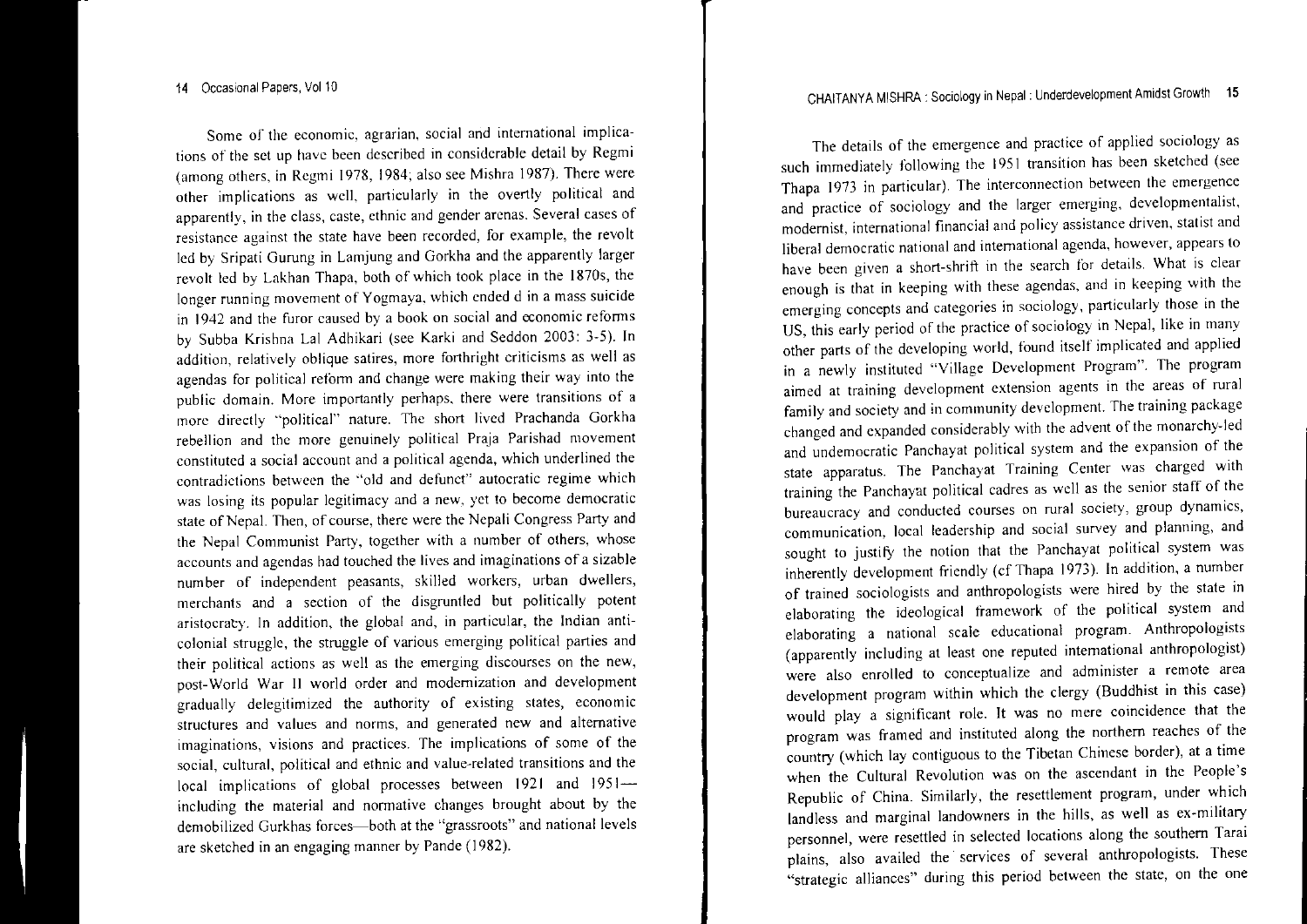**hand, and sociologists and anthropologists, on the other, however, must not be overemphasized. The state was the largest employer of trained specialists and there were only <sup>a</sup> few trained Nepali sociologists and** anthropologists so employed. Nonetheless, it does appear that the early **interface between the state, on the one hand, and sociologists, on the other, was aligned with statist interest.**

**The nature of this early interface, the state's "imperative" to introduce "Nepal" to the \vIder, principally \Vestern and aid giving world, the rapidly increasing demand for sociologists made by international funding agencies in Nepal-- some of \\'hose senior statf had** been trained in the discipline itself, globally expanding developmental**ism and the demand for sociologists therein-primarily for ascertaining the "specificities" of the local, "rural" and "project site" structures and processes. crystallized together into an agenda for instituting <sup>a</sup> formal academic and degree granting program in the discipline. Emest Gellner's** 1970 repor<sup>t</sup> on the desirability and feasibility of <sup>a</sup> Department of **Sociology** in Tribhuwan University, which emphasized that "social research should be closely tied both to social development and to the exploration of the national culture", and Alexander Macdonald's **enrolment as the first professor of sociology (For both events see** Macdonald 1973) as well as Dor Bahadur Bista's appointment as the first **professor of anthropology \vere responses to these agenda. While this** venture had its share of problems (Dahal 1984: 39-40), it did serve to **augment the legitimacy of the discipline in the eyes of the state. several international development agencies and Tribhuvan University.**

**These processes and initiatives culminated in the formation of <sup>a</sup>** Department of Sociology and Anthropology at Tribhuvan University in 1981. The department initiated <sup>a</sup> Master's level program and, in collaboration with the Sociology Subject Committee at the University, **took steps to initiate bachelor's level programs in several campuses and** colleges affiliated with the university. The initial course offerings, thematic emphases and the mode of expansion of the discipline have been described and critiqued by <sup>a</sup> number of participants (among others, Dahal 1984, Bhattachan 1987, 1996, Bhandari 1990, Gurung 1990 Gurung 1996, Bista 1987, 1996, 1997, Bhattachan and Fisher 1994; also

refer to Table I). The next section elaborates these descriptions and **critiques.**

Organizationally, the academic program on sociology and anthropology has expanded rapidly within Tribhuvan University and is **making <sup>a</sup> slow headway in other universities. Currently, <sup>a</sup> Master's program is being conducted in seven campuses, in Kirtipur,** Patan, Trichandra, Biratanagar, Pokhara and Baglung. In addition, the Purbanchal University also conducts one Master's level program in the discipline. It should be emphasized that in par<sup>t</sup> because most students enter the Master's level only after 10 years of high school and four years of college, the academic level of the majority of the students is internationally comparable to the Bachelor's level. Some of the students, **on the other hand, compare well with graduate students of Western universities. The duration of schooling at the school level, however, is** gradually shifting and the 12-year norm may be universalized in the next 5- I0 years.

The Bachelors' level in the discipline is conducted in 17 campuses **within Trihuvan University. In addition, Purbanchal University conducts two bachelor's level program. Further, courses on sociology and anthropology is also offered within various other disciplines, for example, development studies, rural development, forestry, agriculture and animal sciences, medicine, environment, and computer sciences. It is also offered in some higher secondary schools as an elective subject.**

The discipline attracts <sup>a</sup> larger number of students: In terms of popularity among the Master's level students, it is likely that only economics rates higher. Part of the reason for this popularity is the fact that, unlike several other disciplines, entry to sociology and anthropology remains partially open to students from other disciplines, including physical sciences and technology. The root of this attraction, however, lies in the rather widely shared notion that graduates in the discipline **enjoy an easier access to jobs in the development and "project" industry,** for example, those implemented by international development and donor agencies, INGOs and some development agencies within the **government.**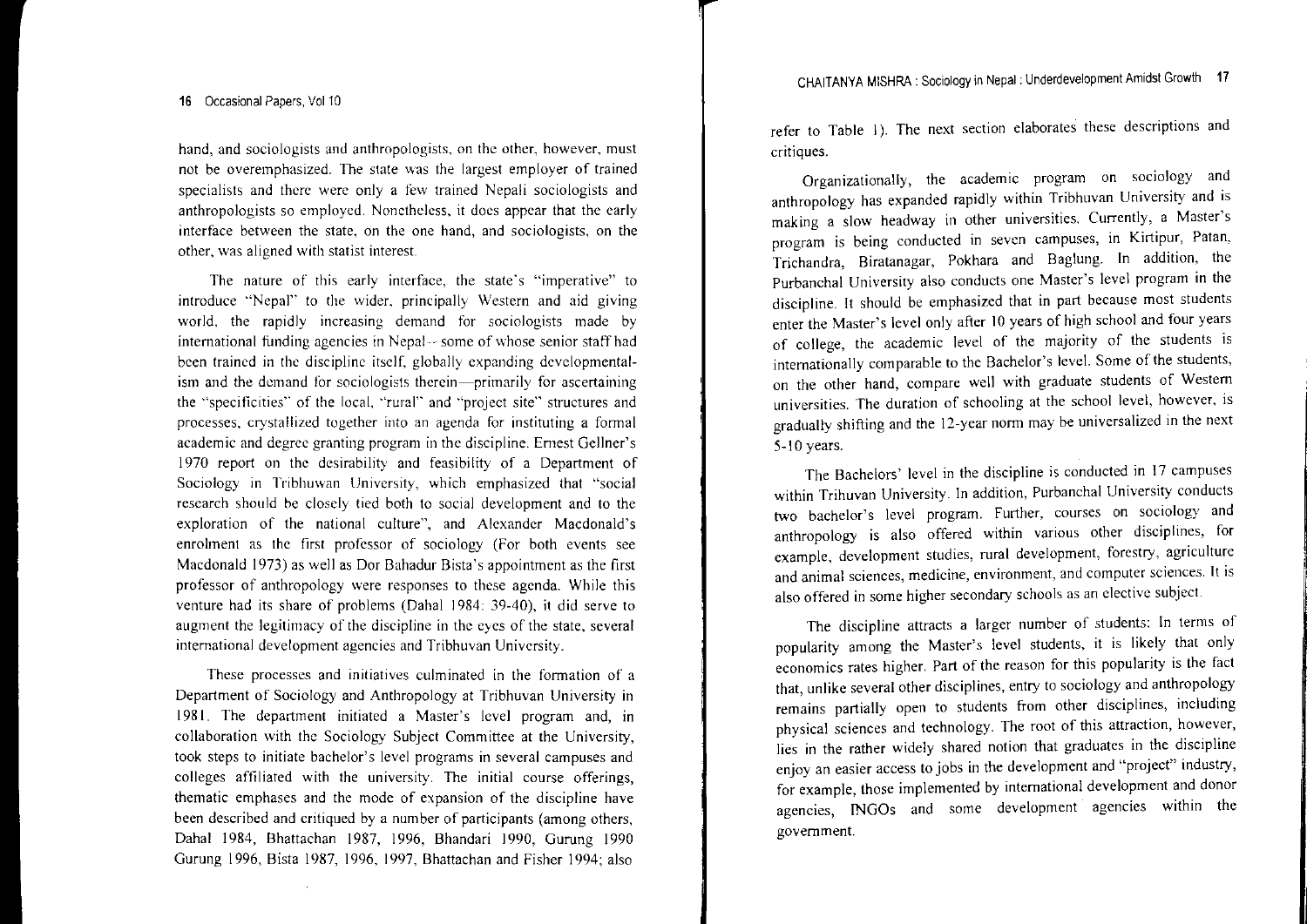**In recent years, on average, the number of annual entrants to the** master's level at all the participating campus has exceeded 1,200. However, one-half of the entrants drop during the second year. The proportion that graduates within a period of two years-the official duration of the course—is very small and possibly does not exceed 10 to 20 percen<sup>t</sup> of those who attend the final examination. All in all, <sup>a</sup> rough estimate indicates that only about 1,500 students may have completed their Master's degree during the last 20 years.

There is <sup>a</sup> high level of variation in the quality of teaching at the **Master's and, presumably, Bachelor's level in different campuses. In particular, the majority of the senior faculty teaches at the Kirtipur campus. The Dean's Office, the University's academic committee on** sociology and anthropology and the Central Department of Sociology**the three principal agencies charged with promoting the discipline at** Tribhuvan University-have accomplished precious little to bridge the wide gap in the quality of teaching across campuses in the University. Illustratively, during the last five years, the Dean's Office has organized **only one experience-sharing event among teachers from various graduates and undergraduate departments. The Academic Committee has not met even once during the last four years. In addition, the Committee,** though charged with the responsibility of overseeing the overall **academic perfonnance within the discipline, has historically interpreted its mandate extremely narrowly and focused only on the preparation of** the courses of study. The *Central* Department, qualified as such because ofthe **academically supervisol)' role it is expected to carry out in relation** to other sister departments of sociology and anthropology within the **University, has not pursued this mandate in <sup>a</sup> sustained manner.**

The design of the syllabi at the Master's level remains uneven. **Some of the courses are internationally competitive while <sup>a</sup> few others** leave much to be desired. While the syllabi must remain sensitive to the job prospects of graduates, there are indications that job prospects are weighing much more heavily on the syllabi and the basics of the discipline are beginning to receive <sup>a</sup> short shrift. Bureaucratic bottle**necks, the centralized examination system, in particular, as well as the lack of initiative and unprofessional resistance among teachers often** discourages attempts to revise the syllabi regularly.

**Access to literature for both students and teachers remains** extremely restricted. This, in part, is attributable to the facts that very few good texts have been prepared locally and international publications are generally highly expensive. Most of the departments do not have <sup>a</sup> library of their own. Even the Central Library of Tribhuvan University, which is located in Kathmandu, is perennially starved of funds and <sup>a</sup> large proportion of the meager collection of journals is availed through **often irregular and short-tenn donations. Principally because of financial**  $r$  **reasons**, it cannot procure new high quality books, either. However, a **couple of departments have initiated <sup>a</sup> system of generating funds from** the students' body and utilizing the funds to procure texts and reference materials. The low level of competence of the majority of the students as **well as many teachers in the English language also inhibits their access** to high quality international publications in English.

**The incentives given to university teachers, though broadly** compatible with the incentives given to public officials, generally fails to attract new high quality teachers, particularly those with Ph.Ds and those **who have graduated from reputed universities outside Nepal. Thus, many such graduates prefer to work for national and international nongovernmental agencies and international development agencies which are** much more paying. The criteria for the promotion of teachers through the **academic hierarchy, while much more systemized within the last decade, nonetheless continue to prize seniority rather than research output and** the quality of teaching. The centralized hiring and promotion mecha**nisms at Tribunal University often have foregrounded non-academic criteria and opted for semi-closed rather than open evaluations and contests. Such mechanisms, in addition, have encouraged the inclusion of non-professionals in organs charged with hiring and promotion.**

The most significant and long-term problem that plagues teaching and learning at Tribhuvan University and the one that it shares with many other universities in the underdeveloped as well as some developed **countries is the pervading climate of uncritical and unreflexive** "intellectual" work. The severe lack of critical and reflexive outlooks **bears serious negative consequences in the long run, among others, on** the development of the social sciences and sociology and anthropology. The texts, generally, are both taught and learned not as platforms for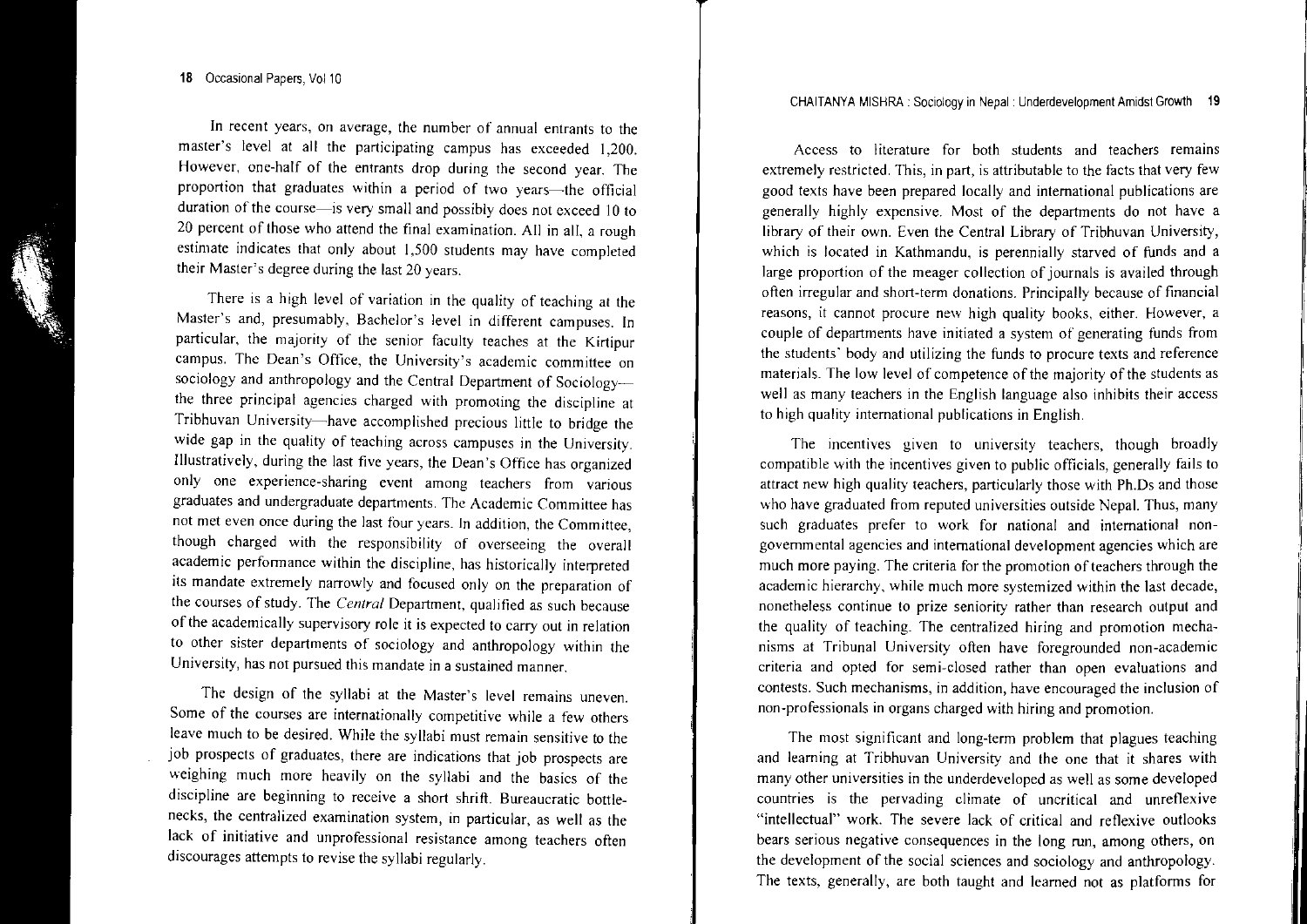<sup>p</sup>layful and creative thinking, as windows that facilitate <sup>a</sup> view of the wider world and as instruments that allow intimate dialogue with the self and society, but as something which constitutes the last word on the subject and as one which must be passively received. Many students and **some teachers read but not engage with books. To a certain extent, this is** understandable as well. The fact that many of texts and references they are required to read often do not address key attributes or problems of the society they live in does feed disengagement. In addition, many of the teachers fail to link, whether by way of illustration, comparison or critique, the text with the world the students inhabit. Such texts, in such <sup>a</sup> **context, often acquire <sup>a</sup> fictive character. The apparently universal text, because it does not encompass the local or <sup>g</sup>ives it <sup>a</sup> short shrift, fails to acquire local authenticity and, as <sup>a</sup> result, does not excite the imagination of the students. An unperceptive and uncritical mentor who fails to read the implicit meaning of the apparently universal text for local life and society, in turn, does not make the task of engagemen<sup>t</sup> any easier.**

#### Review of State of Sociology

For a discipline that has a relatively short history, the number of state-ofsociology-and~social-anthropology-in\_Nepal **reviews has been rather** astounding. These writings, expectedly, vary widely in quality with respec<sup>t</sup> to quality of insight offered on these questions. While some of **these writings are responses to periodic review events organized by Tribhuvan University, many such writings do represen<sup>t</sup> deep persona<sup>l</sup> concerns with what sociology is and is not doing, where it is headed and** what it can and should do. These reviews also touch upon some of the **key debates surrounding social sciences in genera<sup>l</sup> and sociology and** anthropology in particular (in Nepal). <sup>I</sup> shall utilize this section both to summarize the reviews and to explore some of the key epistemological and substantive debates on the sociology and anthropology of Nepal

**A couple of caveats are in order to put this review of reviews In context. First, because these reviews have been prepare<sup>d</sup> at different** periods of the evolution of sociology in Nepal, the arguments raised have to be read with reference to the period of publication of the assessment. **Some of the assessments prioritize teaching, some focus on research and many others cover both the domains. Some even implicate the university,**

the governmen<sup>t</sup> and so forth. While many of the reviewers are Nepali **nationals, some are international academics. Further, while at least half** ofthe **reviewers were at relatively an early stage** oftheir **academic career at the time they prepare<sup>d</sup> the review, the rest were in their mid-career or** had had <sup>a</sup> long and rather distinguished career behind them. Finally, **some** ofthe **reviewers have assessed the discipline more than once and at** different stages of their career. This paper, however, collapses such **reviews and does not attempt to investigate possible changes in such assessment.**

## **Table 1: Key Arguments in Reviews of the State of Sociology and Social Anthropology**

| Author, Year      | <b>Key Arguments</b>                                                                                                                                                                                                                                                                                                                                                                                                                         |  |  |
|-------------------|----------------------------------------------------------------------------------------------------------------------------------------------------------------------------------------------------------------------------------------------------------------------------------------------------------------------------------------------------------------------------------------------------------------------------------------------|--|--|
| Gellner 1970*     | (exploration) and midwifery (social<br>Romanticism<br>development) complementary, particularly in Nepal<br>where past is very much present                                                                                                                                                                                                                                                                                                   |  |  |
| McDonald 1973     | At this early stage, should focus on training of<br>researchers, studies of change; utility of research an<br>important consideration; high significance of national<br>academic contexts for all, including international<br>researchers; romantic midwifery possible; should shun<br>building an intellectual enclave and should connect with<br>the state as well as international organizations; multi-<br>disciplinary studies required |  |  |
| Mishra1980,1984** | Should center on the linkage between concrete everyday<br>experiences and structural, dialectical and critical<br>approach; recognizing and transcending the politics of<br>sponsored research; going beyond the empirical and<br>linking it with theoretical categories; dismantling<br>barriers among the social sciences; locating the micro<br>within the macro context; connecting the syllabi to local<br>experiences                  |  |  |
| Thapa 1973        | Discipline should serve the needs of society and the<br>social problems; should assess the impact or major<br>national political initiatives on social organization                                                                                                                                                                                                                                                                          |  |  |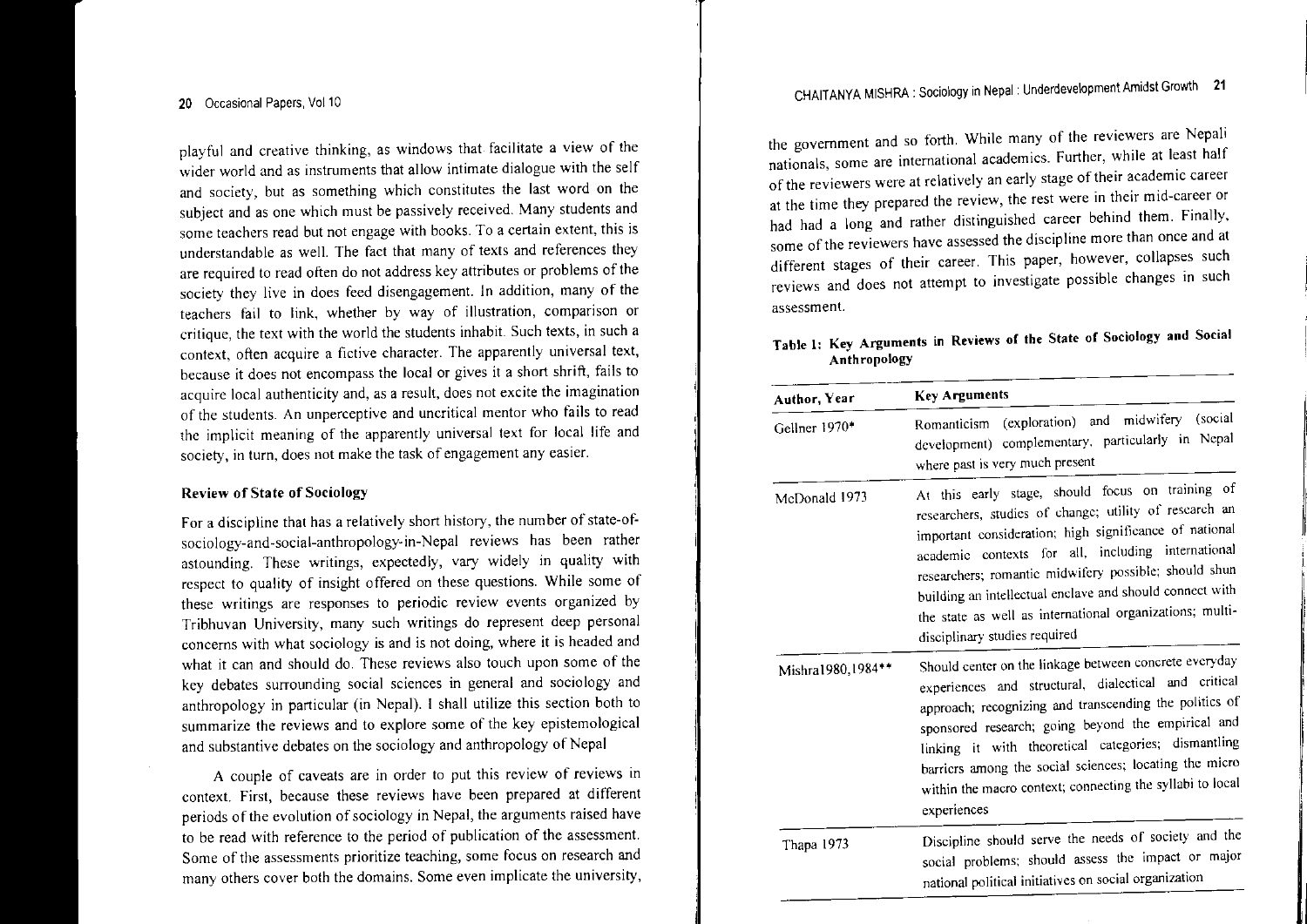| Dahal 1993            | Inquiry into theoretically informed ethnography,<br>national building, migration, poverty important; micro-<br>level studies vital; infrastructural problems hinder<br>pedagogy; reservations on a single department of<br>sociology and anthropology; the anthropology of the<br>Himalayan region characterized hy undue emphasis on<br>the micro; neglect of interaction with outside; undue<br>emphasis on search for "natives" and romantic locale                                                                                                                                                            |
|-----------------------|-------------------------------------------------------------------------------------------------------------------------------------------------------------------------------------------------------------------------------------------------------------------------------------------------------------------------------------------------------------------------------------------------------------------------------------------------------------------------------------------------------------------------------------------------------------------------------------------------------------------|
| Gurung, G. 1997       | While relative lack of theory consciousness should<br>concern us, we are in an early stage of disciplinary<br>evolution, and some progress has been made in this<br>direction; financial prohlems hurting quality of teaching                                                                                                                                                                                                                                                                                                                                                                                     |
| Bhattachan 1987, 1997 | Disciplinary progress much too slow; no original<br>theoretical contribution even after five decades;<br>preoccupied with "filling in" of details; should focus on<br>local experiences, synthesizing Western<br>and the<br>indigenous; equality and social justice should become<br>key themes; students should have ample opportunity for<br>field<br>research:<br>many more electives<br>required;<br>departmental autonomy and higher financial incentives<br>to teachers required; regular review of department and<br>teachers necessary; split the department into two, i.e.<br>sociology and anthropology |
| Rai 1971, 1984        | International researchers should not be required to<br>respond to national imperatives, although they should be<br>sensitive to them; "salvage anthropology" required;<br>language barrier should and can be reduced; essence of<br>anthropology must be honored by guarding against<br>intrusion of other social sciences as well as "pseudo<br>anthropology"                                                                                                                                                                                                                                                    |
| Devkota 1984,2001     | Romanticism and "otherness", not action-orientedness,<br>remain predominant and promote intellectual colonial-<br>ism; coordination required between teaching depart-<br>ments and research centers; popular resistance to state<br>and modernization and poverty and environmental                                                                                                                                                                                                                                                                                                                               |

deterioration should become key areas of investigation

| 1997                          | Bista D.1987, 1996***, Should attend to literature published in the Nepali lang-<br>uage; should emphasize needs of the country, national<br>identity, integrative processes and modernization rather<br>than on nostalgia; bland ethnography not useful; dealing<br>with real political, economic and social issues; short-<br>staying international researchers cannot comprehend<br>context; purposeful institutions<br>historical<br>key to<br>disciplinary development; not all sponsored research<br>sides with the "overdog"; important to link social/<br>ideological features and development |
|-------------------------------|--------------------------------------------------------------------------------------------------------------------------------------------------------------------------------------------------------------------------------------------------------------------------------------------------------------------------------------------------------------------------------------------------------------------------------------------------------------------------------------------------------------------------------------------------------------------------------------------------------|
| Bista .K. 1973                | High significance of applied anthropology; "salvage<br>anthropology" important but "costly"; accounts by<br>international<br>anthropologists<br>sometimes<br>transient<br>divisive; efforts required to reduce barrier posed by the<br>English language                                                                                                                                                                                                                                                                                                                                                |
| Berreman 1994                 | Should contribute to public education principally<br>through comparative, holistic and contextual studies and<br>by giving voice to the oppressed; approves Ivan Illich's<br>call for "counter-research on alternatives to prepackaged<br>solutions" as well as C. Wright Mills's call for social<br>science to practice the politics of truth                                                                                                                                                                                                                                                         |
| Fisher 1987                   | "Romanticism" and development "often vacuous";<br>extent of "reverse romanticism" high and problematic;<br>priority to large-scale and long-range perspective and<br>critical vision of the big picture much more important<br>than myopic and small-scale field studies; priority to<br>universal problems and timeless issues                                                                                                                                                                                                                                                                        |
| Bhattachan and<br>Fisher 1994 | Theorizing remains weak; physical, financial and organ-<br>disciplinary<br>izational hurdles hindering<br>growth;<br>sponsored research inhibiting the emergence of focal<br>themes within the discipline                                                                                                                                                                                                                                                                                                                                                                                              |
| Mikesell 1993                 | Elaborating concrete conditions that shape life in Nepal<br>and that are very different from those in the West;<br>critiquing "development" that embodies imperialism and<br>giving voice to the minorities important                                                                                                                                                                                                                                                                                                                                                                                  |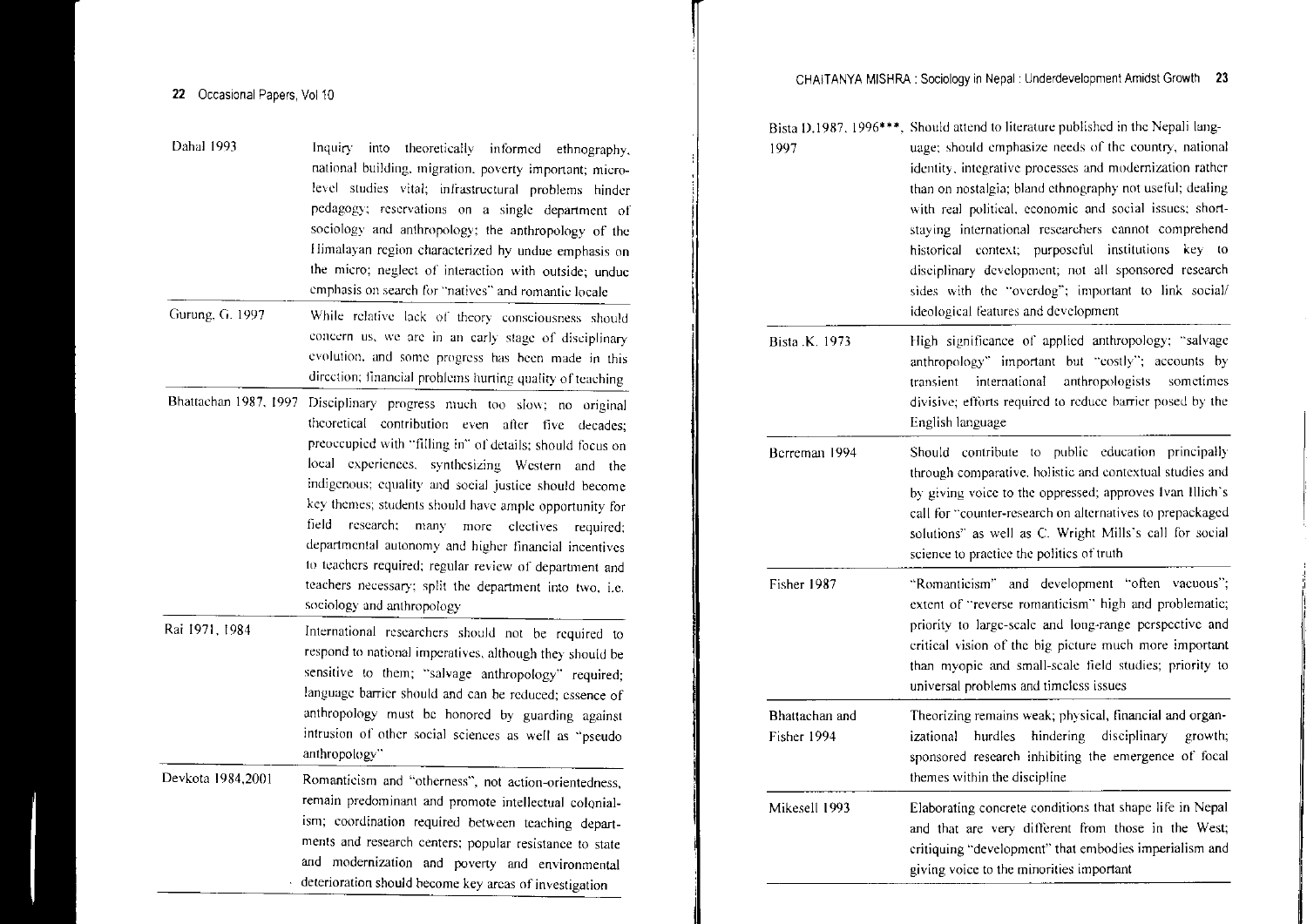- f1achhethu 2002\*\* Lack of serious academic work by sociologists and anthropologists because of the lure of consultancy; tinancial incentives much higher in international agencies. INGOs, NGOs. private research centers and colleges; both students and teachers in the social sciences as a \\'ho1c at Tribhuvan University (TU) regard their work in the institution as less than <sup>a</sup> full time job; erosion of personal honesty and integrity among both teachers and students; 'I'll mismanaged and underfunded
- Gurung, 1990 Inadequate physical infrastructure and educational materials constrain both teaching and research; discipline can serve the policy maker and the people as <sup>a</sup> social and cultural interpreter; this. in turn, requires political-economic and historical familiarity; need to develop local theory and methods
- Bhandari 1990 Unattractive academic and financial incentives for teachers; texts not available in the Nepali language; Nepali language should become the medium of instruction in classrooms: expansion of career opportunities for students needs emphasis; emphasis required on policy componen<sup>t</sup> in teaching and research
- Cameron 1994\*\*\*\* Shifting international fashions in development theory have rendered the image of Nepal fuzzy and shifting; this journey has been one of sound and fury as well as one in which the outsiders have been predominant; interdisciplinary efforts should be emphasized; priority to the inquiry of the global dimension that shows how interests of external agencies condition options available for internal choice; priority should be given to issues of power and accountability

\*In Macdonald. 1973; \*\* Reviews social sciences in general; \*\*\* In James Fisher 1996: \*\*\*\* Reviews the theory and practice of development in Nepal, not on sociology

A number of running themes emerge in these reviews of the state of sociology in Nepal. The theme of romanticism (which is often defined as

a preoccupation with and glamorization of the pas<sup>t</sup> as well as the currently existing) versus midwifery (often defined as <sup>a</sup> preoccupation with the future) is clearly implicated in these reviews. It has been alleged, mostly although not exclusively, by Nepali academics, that romanticism is strongly implicated in the very choice of Nepal-and some specific regions and locations within it, selection of themes as well as modes of thinking and writing of mostly, although not exclusively, by international academics. It has been argued by many that this romanticism detracts from the contribution the discipline could make to the "dispassionate" understanding, as also to public policy formulation and implementation and development. The scent of applied science and immediately socially useful work is strong here, as is the sense of actively and directly intervening, doing and participating. Contemplation. analysis and remaining at <sup>a</sup> distance from the center of activity, that is. activities which are elaborated through the power of the state, international agencies, international non-governmental organizations and, generically, by development, is not prized enough here, (It must be said that voluntary engagement by Nepali academics also remains high within the domain of the rather politically unglamorous and financially nonpaying civil society initiatives.) This contrast between the Nepali and international academics, however, must not be overdrawn. Many academics-both Nepali and international-have drawn attention to the significance of the large-scale and long run perspective that are theoretically and historically informed, Fisher (1987) reminds us that "reverse romanticism" arising out of the faith bestowed on the state, the international financial institutions and on the agenda of modernization can become counterproductive as well.

As Fisher notes, it is difficult to define romanticism (within the context of sociological inquiry); the allegation of romanticism as applied to particular inquiry is often vacuous. Romanticism is certainly not <sup>a</sup> matter of the physical or cultural location of the "field" or of subject matter or theme of inquiry. Nor is it <sup>a</sup> matter of <sup>a</sup> particular technique of generating data and information. It may perhaps be defined as a feature of an entire mode of inquiry that contributes to mystification rather than to clarification. Romanticism and mystification is inherent in the modes of inquiry that are non-problematizing, ahistorical, and non-comparative, Such attributes are also inherent in the modes of inquiry that do no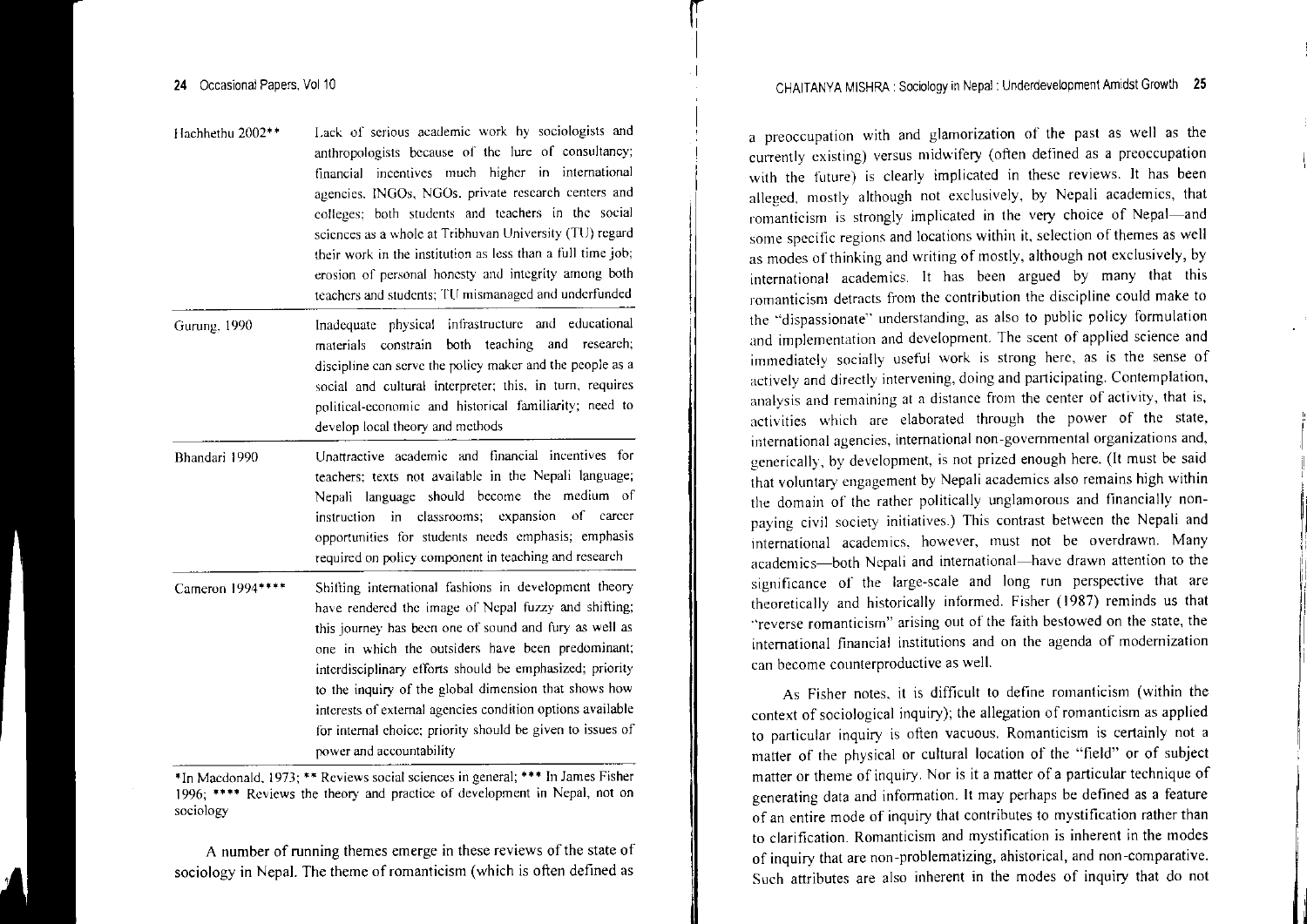**explore the encompassing context within which the concrete is located and that do not seek to resolve the interface between the whole and the part as well as the reconfiguration of the interface. Within the academia, the invocation of "disciplinary boundaries"' often serves to hide the connectedness and wholeness ofsocial life, particularly in relation to the larger political and economic conditions and processes. Romanticism and mystification is inherent in modes of inquiry that do not allow full and authentic expression of the "local". Romanticism and mystification is** also implicated in attempts that unproblematically seek to slot the local **into <sup>a</sup> predetermined substantive and theoretical conceptual framework.**

**The nationalist agenda is very strong in the writings** of many **Nepali academics. \\/hile this is evident from the preceding paragraph, the wide and frequent invocation of the nationalist-and sometimes ethnic,** regional, etc., as also of the notion of "Nepal School of Anthropology"**is a telling expression of the sentiment. The call for indigeneity within the discipline and the emphasis on the investigation of the processes of national identity and integration also bear this out. On the other hand,** John Cameron's (1994) warnings against the ill-consequences of **changing international academic fads on the image of Nepal and the practice of development there does underpin the problematic nature of the external and universalistic gaze. (This criticism would, of course,** apply to other countries as welL)

The 1950-1980 period was one of nationalist renaissance in Nepal (also see Onta 1996). In particular, this was the period when Nepal was partially unshackled in a number of domains-not least within the domain of education and school curricula, trom India. Illustratively, school texts on the history and geography of Nepal were prepared and used in the school curricula, for the first time, during the late 1950s. **Beginning the early 70s, <sup>a</sup> new uniform and nationalistic school curriculum was introduced in the much-expanded school system. This was also <sup>a</sup> period when the non-South Asian and non-Chinese world** started to intrude, and impact directly on, the lives of the majority of Nepalis. (This does not, however, imply that Nepal was "closed" prior to this period, unlike what many historians and politicians have asserted and as conventional wisdom incessantly repeats (cf Mishra 1987.) The current generation of sociologists was nurtured during this period. The

**nationalist agenda within sociology and anthropology, however, should** not be equated with the search for indigeniety within the discipline. This **search, in part, goes beyond the notion of national ism and constitutes <sup>a</sup> resistance against the universalistic claims of (primarily Western) social science and sociology and anthropology. It also constitutes <sup>a</sup> call for** providing full and authentic respec<sup>t</sup> to the local, for not the privileging **current Western experiences and frames of thought and for an authentic interfacing between the particular and the general. It is <sup>a</sup> voice of protest against the political and economic hierarchization within the world system. Similar voices have been heard for nearly five decades from academics in the underdeveloped countries. More recent voices along** this line have been summarized in Moore (1996; in particular see the introductory essay by Moore and by Norman Long on globalization and localization).

 $\mathbf{f}$ 

 $\mathbf{1}$ 

**In consonance with the emphasis on nationalism, modernism and developmentalism and the resistance against romanticism, ethnography** as the dominant mode of doing sociology and social anthropology has been strongly questioned both by Nepali and international sociologists. **This mode of practice has been strongly questioned on the grounds of** authenticity (cf. Furer-Haimendorf vs. Ortner in Ortner (1973), Manzardo's (1992) *mea culpa* on "impression management" among the Thaklis, Kawakita liro's (1974) retraction of his initial characterization of Marphali women). It has also been questioned on the grounds of adequacy of explanation, for example, Ortner's (1989) criticism of spatially and temporally shackled ethnography and Dahal's (1983) **criticism of Lionel CapJan in relation to Hindu dominance over ethnic** groups (Caplan 1970). It need not be overemphasized that the dominant **mode of doing ethnography was, and to <sup>a</sup> certain extent remains,** "shackled". One reason for such shackling is/was methodological: Participant observation, in practice, generally did not allow for historical **and/or an explicitly cross-cultural vision. If historical vision remained** consistently deemphasized in ethnography, cross-cultural perspective was generally defined as falling within the domain of the Ph. D. supervisors and other high ranking "theorists", rather than "field level" and Ph. D.-seeking anthropologists. Such perspectives were often regarded as negating the definition of <sup>a</sup> culturally and/or physically defined field, regardless of the fact that the negation mortally violated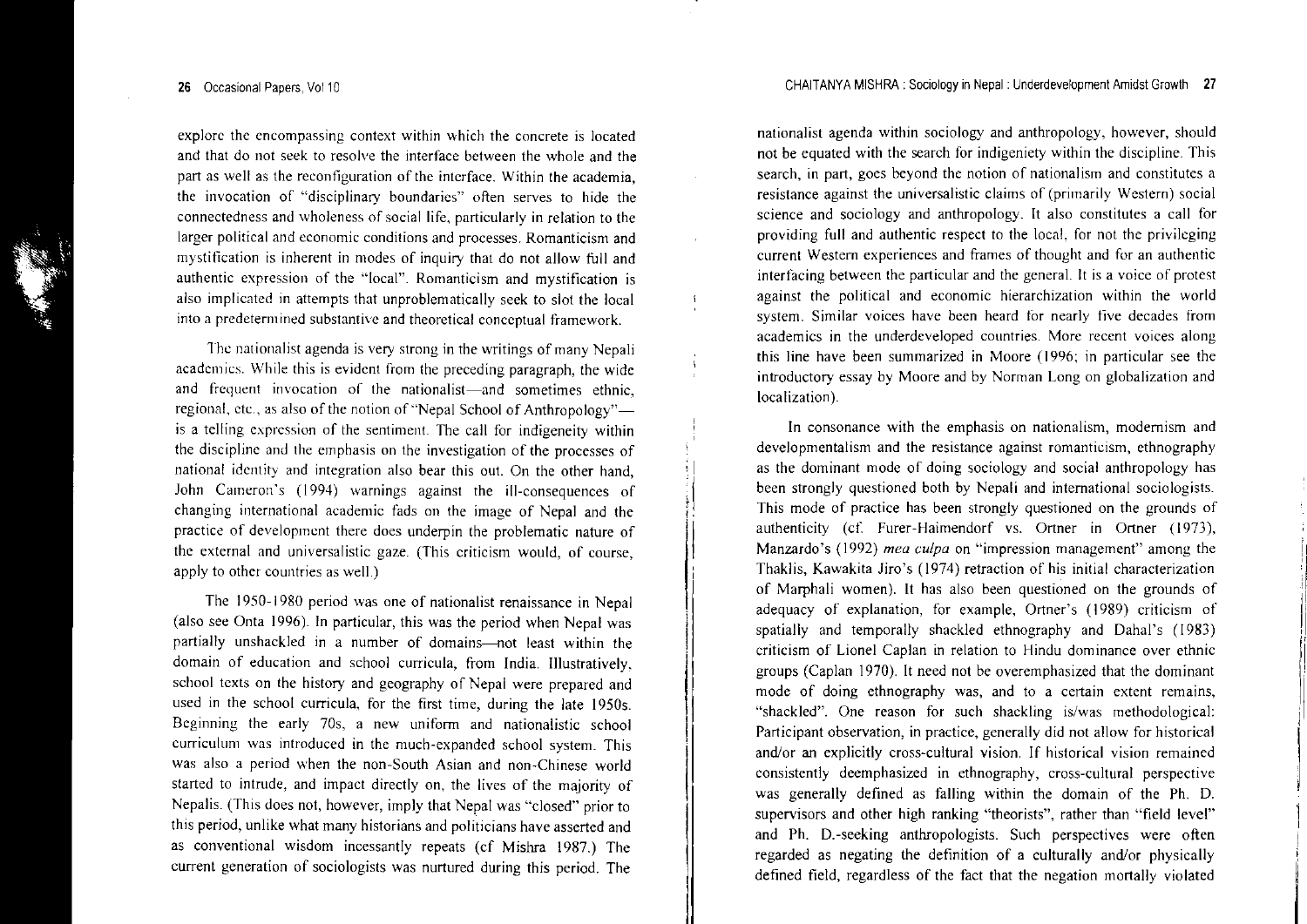holism, the time honored principle of anthropological investigation. The dominant mode of doing ethnography not only encouraged discrete studies, but also legitimized the invalid notion that societies and cultures investigated were unconnected with wider expanses of time, space, cultures and polities and economies. For this artificial "\vhole" to stand on its own, it had to be set apart, often invidiously, from macro level and wider as well as immediately neighboring societies largely by means of "professional" fiat, rather than by means of historical criteria. It is for these reasons that ethnographers have been charged not only by the state, the nationalists and the culturally dominant, but also by trained sociologists and anthropologists with encouraging divisiveness. Thus also the emphasis in the preceding reviews that "integrative" structures, conditions and processes should legitimately be regarded as key themes of anthropological inquiry.

 $\mathbf{r}$ 

On the other hand, the nationalist and culturally dom inant strain, as noted, remains strong among Nepali sociologists and anthropologists. One implication of this character is obvious from the preceding review. Few Nepali academics have acknowledged that resistance, conflict, struggle and emancipation-all somewhat divisive themes-ought to become <sup>a</sup> key site of sociological inquiry. Indeed, the emphasis on the developmentalist, nationalist. statist, and modernist agenda has been quite strong. The preceding review, in consequence, generally fails to acknowledge that social criticism has <sup>a</sup> legitimate place within the discipline. While many international academics have, somewhat understandably, shied away from these themes, excep<sup>t</sup> as applied to the local context, some others have insightfully explored them (for example Caplan 1972, Gaige 1975, Blaikie, Camcron and Seddon 1980, Mikesell 1999). Though some Nepali academics have also highlighted such themes (for example, Mishra 1987, Bista 1992), most analyses by Nepal academics have either sought to downplay conflict and resistance or to find ways to "manage" it. Rather plentiful but discrete inquiries on "resource management", for example those related to particular fores tracts, drinking water systems, are examples. No surprise then that <sup>a</sup> few sociologists and anthropologists have provided substantive accounts of either the 1990 transition or the Maoist insurgency (see Bhattachan 1993, Karki and Seddon 2003, however). This must be regarded as <sup>a</sup> serious failure. The use of arms in the "Maoist struggle" has certainly inhibited

field-based studies-the staple of many within the discipline. So has the government's security perception, particularly during periodic bouts of  $\alpha$  national emergency", which views access to, storing and utilization of Maoist literature as an act of offense against the state. (Access to Maoist Party literature remains difficult in any case.) And, during this period of armed struggle between the Maoists and the state, academics as well as others, to <sup>a</sup> large extent justifiably, have remained worried and fearful on  $\alpha$  account of the "Marxist" and "Maoist" books on their shelves. Further, there is <sup>a</sup> pervading sense of insecurity among academics, journalists and many others that specific conclusions they reach and publish may invite reprisal from the governmen<sup>t</sup> security forces or the Maoists. The ensuing sense of insecurity is <sup>a</sup> powerful inhibitor of academic engagemen<sup>t</sup> with the ongoing "Maoist" struggle. Nonetheless, these inhibitors cannot justify the paucity of inquiry into the struggle. Part of this failure, which is both personal and professional---at least as far as Nepali academics are concerned, must be attributed to old disciplinary emphases on ethnography, isolated ritual performances, "integrative" features, modernity and the newer disciplinary as well as local emphases on development, resource management, and the routine of project-level feasibility and evaluation studies.

Allied to this is paucity of inquiries on large-scale and long-range issues (cf. Fisher  $1987$ ) and the micro-macro interface. Despite the legitimate criticism of discrete micro studies by several academics cited in Table I, fe\v of the articles in *Contrihutions to Nepalese Studies* (henceforth *Contributions),* the premier sociological/anthropological journal published in Nepal and onc that has been in operation for three decades, explore such themes. The political-economic perspective, which arguably lends itself much more readily to such themes, has remained relatively neglected. This neglect, among others, is tied to the academics and politics of the "field", empiricism, anthropological holism, the agenda of spatially and sectorally delimited development, the nature of sponsored research and the nature of the "development project" within the ambit of which many micro-studies are carried out. I will come to the wider implications of sponsored research later.

One area, in which resistance, conflict and struggle have been rather widely studied, particularly in recent years, is the area of ethnicity. While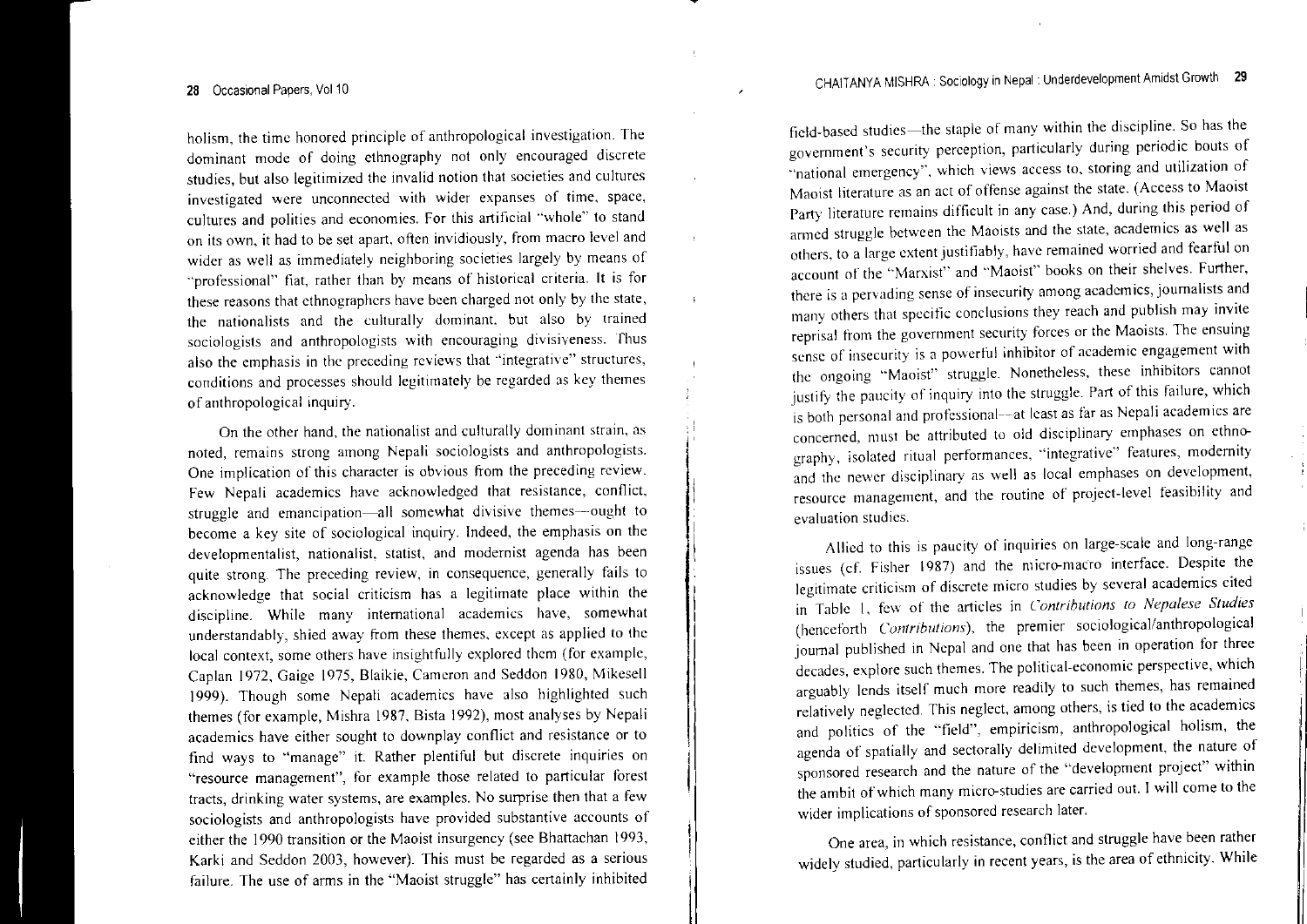CHAITANYA MISHRA : Sociology in Nepal: Underdevelopment Amidst Growth 3

**ethnicity was often implicated--ta varying extents-in most ethnographic studies, the politics of ethnicity, ethnic conflict and the interface between ethnicity and nationalism has recently become <sup>a</sup> substantively salient area of inquiry. The 1990 restoration of democracy has furnished a potent site for organized political action on an ethnic basis and for inquiries into ethnic identity, discrimination and exclusion. The implications of emerging notions of ethnicity and ethnic political action on the nature of the Nepali state, Nepali nationalism and social justice and democracy arc being widely discussed as well.**

This ethnic debate has taken two principal forms. The tirst **visualizes ethnicity as historically and socially constructed and contingent. Ethnicity, in this view, is constructed and sharpened and blunted within the context of specific political, economic and cultural structures and processes. The second [onn, which is essentialist in nature, in turn, posits that ethnicity is <sup>a</sup> primordial attribute of <sup>a</sup> group of people-an** attribute (or set of attributes) that always was and, by extension, will **always be, in existence.**

 $\overline{\mathbf{a}}$ 

 $\ddot{\phantom{1}}$ 

 $\pm \frac{3}{2}$ 

The non-essentialist position has led to a rich debate on ethnicity, ethnic connict and nationalism. While Ortner (1989), Holmberg (1989) and <sup>a</sup> few others laid the ground, the 1997 volume edited by Gellner, Pfaff-Czarnecka and Whelpton elaborates this position in grea<sup>t</sup> detail and **with respect to the state and its evolution, various caste and ethnic groups and the emerging cultures and their career. The voices represented in the volume are diverse and amply demonstrate that ethnicity is historically constructed through specific political, economic and cultural structures** and processes (see, in particular, the contribution by Pfaff-Czarnecka). **The contributors to the volume also argue that because ethnicity is not an ahistorical construct, it is necessary to problematize and interrogate it.**

**As Gellner emphasizes in his introduction, the "true" essentialist** position, which smacks of the days of "headhunters" and barbarians and **races and tribes, has <sup>a</sup> few adherents now (For an overview and critique** of the notion of tribe, see Dahal 1981, Caplan 1990). The legitimacy of ne essentialist position has also been eroded by expanding intercultural interaction, movements of population and labor, the modernist, developmenttalist and liberal democratic nature of many states, and the galloping commodity and labor exchange regime under capitalism and imperialism,

**which is sometimes subsumed under the notion of globalization. Further, the essentialist position often defeats itself as many of those who take such <sup>a</sup> position in relation to the past and the present, nonetheless, argue that future ethnic political consciousness and practice (that is, ethnicity) will undergo <sup>a</sup> transition to the extent that certain specific contradictions find <sup>a</sup> resolution.**

**Regardless, "less pure" and softer versions of the essentialist position remain in vogue among ethnic political activists and politically committed academics (for example, National Ad hoc Committee for** International Decade for the World's Indigenous Peoples, Nepal, 1994, **Bhattachan 1995). These visions freeze history, create unidimensional "ethnics", eschew diversity and invidious political interests within and between ethnic groups, force <sup>a</sup> disconnect with encompassing political and economic issues and, in addition, seek to** del ink **such issues from the question of ethnic identity. These visions, nonetheless, point out accumulating contradictions in <sup>a</sup> politically powerful manner and underscore the continuing significance of participatory and equity-based cultural and political negotiations.**

Even as ethnography and ethnic studies have been in full bloom for several decades, the extreme lack of attention on the Dalits by sociologists remains both curious and sad (see Caplan 1972, however). This **inattention must be regarded as <sup>a</sup> serious flaw within the sociology of** Nepal. Indeed, the omnipresent and powerful caste system as <sup>a</sup> whole has **received far less attention than ethnicity and several other themes. The** Gellner, Pfaff- Czarnecka and Whelpton volume is no exception, excep<sup>t</sup> for a relatively peripheral treatment of the caste system among the Newars by Gellner. The politically and culturally excluded have also been left out of the intellectual discourse by Nepali academics. As far as **international academics are concerned, could it be that those interested in** the caste system and the Dalits fmd neighboring India more interesting nstead?

**The "reverse romanticism" with** developmentalism **and modernity**and with state and international development and donor agencies as well as INGOs and NGOs who remain at the forefront of these agendaswithin sociology and anthropology in Nepal as noted by Fisher, remains pronounced. The preoccupation with feasibility and impact studies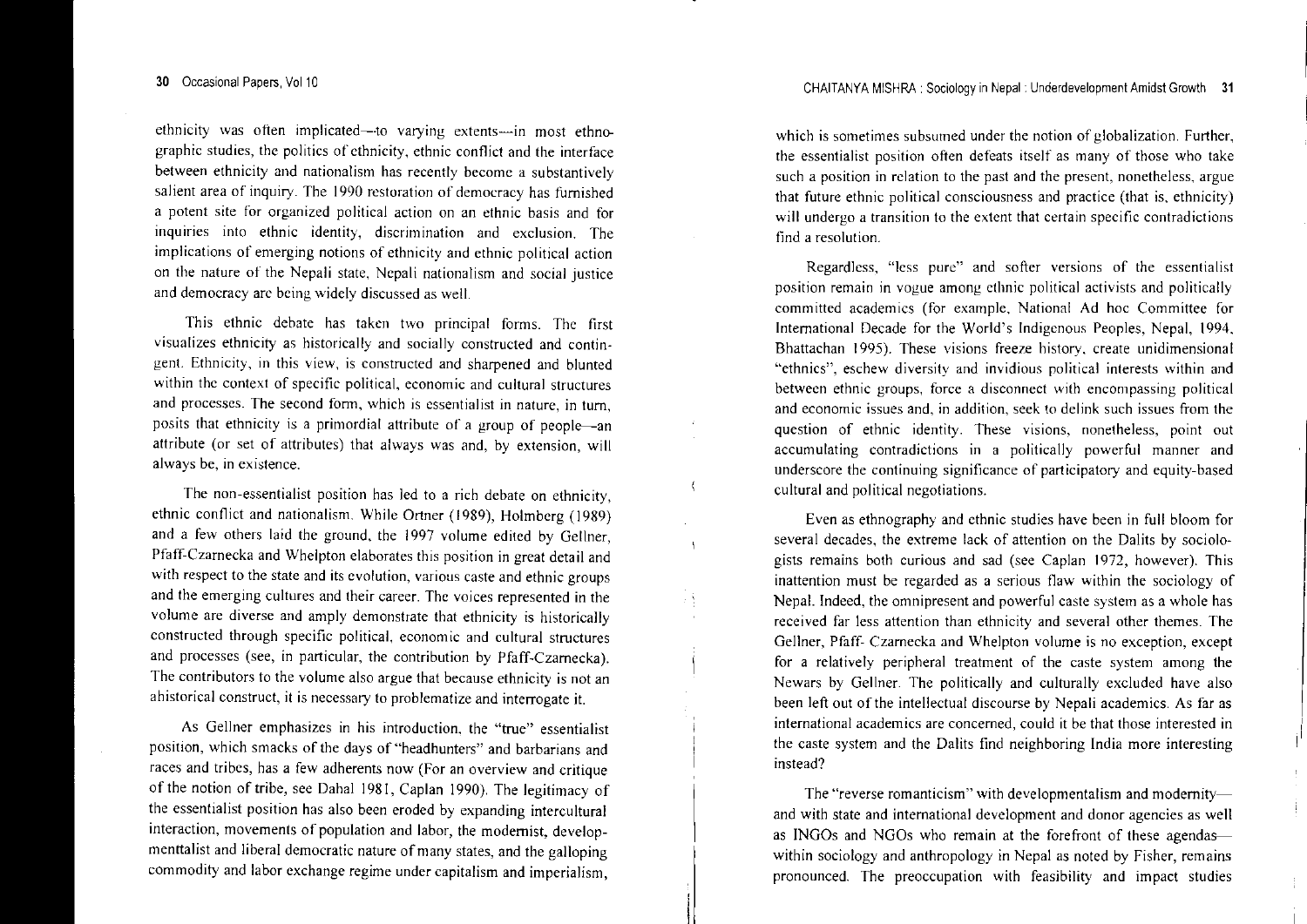resource (for example, forest, irrigation, drinking water) management etc., remains notably intense. The participation of sociologists and anthropologists. both national and international, takes place within the frame of <sup>a</sup> project and by its vcry nature is generally limited to "field" level information generation, analysis of data and preparation of report. The reports generally do not contextualize the project and the field within a larger historical, spatial and theoretical-conceptual frame. Most such reports are not publicly and intellectually scrutinized and they thus do not contribute to public. intellectual and disciplinary debate. Project literature, not least because they are zealously guarded from public scrutiny, very often does not even contribute to the practice of national and international development debate and the larger agenda that cut across different sectors, different development agencies and different levels of government.

One key, although not the only, reason for the relatively high level of participation of sociologists in such "sponsored" research is the high level of distortion in the structure of wage incentives. The incentives to engage in sponsored research are several times more than the incentives to teach at the university ( It is also the case. on the other hand, there is <sup>a</sup> sharp and just about impenetrable barrier in incentives for the national and international researchers). In addition, many international development agencies contract work out to individuals rather than institutions. Most academic institutions, on the other hand, are organizationally, although not academically. unequipped to organize research programs and to collaborate \vith the governmen<sup>t</sup> and international development agencies to that cnd.

The engagemen<sup>t</sup> \vith sponsored research, however, has not all been negative for the evolution of the discipline. It has contributed to the interfacing of the disciplinary texts—which, to a substantial extent are repositories of specific Western experiences-with local structures and lives. This interfacing has helped national academics to engage in <sup>a</sup> comparative reading of the texts as against national and local structures and lives. It has made available <sup>a</sup> platform for the generation of comparative information and insight. This platform can serve as a creativity-promoting site, particularly within <sup>a</sup> setting within which the authority of the text has tended to remain unquestioned and sacrosanct.

In addition, to the extent that the line between applied and basic research is permeable, sponsored applied research can provide valuable input to more basic disciplinary research.

#### Emphases in Sociology in Nepal

 $\ddot{\phantom{a}}$ 

The evolution of the discipline in Nepal can also be characterized and assessed through <sup>a</sup> review of the outlets for sociological and anthropological writings. Such writings, however, remain scattered in several academic and semi-academic journals, magazines and newspapers. The significance of semi-academic writings by sociologists and anthropologists, while lying along the borders of the discipline, should not be underrated. It serves not only as an aid to public education but also to the training of aspiring and "junior" sociologists. These outlets, which are not the exclusive privilege of the trained academics, provide valuable space to those who wish to write in the Nepali or other vernacular languages and have helped several non-sociologists and nonanthropologists make valuable contributions to the discipline (See Rai 1984, however).

At present, several journals cater to the writings of sociologists and anthropologists *Contributions* (1973-), which is published by the Center for Nepal and Asian Studies, of course, has remained the principal outlet for the last three decades. *The Occasional Papers in Sociology and Anthropology* published by the Department of Sociology and Anthropology, Tribhuvan University, Kirtipur Campus since 1987, is an additional outlet. By 2001, seven volumes of the journal have come out. *Studies in Nepali History and Society,* published by Center for Social Research and Development since 1996, *Kailash,* the publication of which has recently become irregular, and the journal of Nepal Research Center are other significant outlets. In addition, there are several other academic and semi-academic journals and magazines, published in the English and Nepali language, such as *Pragya, Mulyankan, Himal, Himal South Asia, Asmita, Rolamba.* In addition, during the last decade, several semiacademic and news magazine publications have focused on issues related to gender ethnicity and ethnic groups, Dalithood and Dalits as well as specific regions of the country, Such publications have started the polyvocal genre within social thinking and writing and are beginning to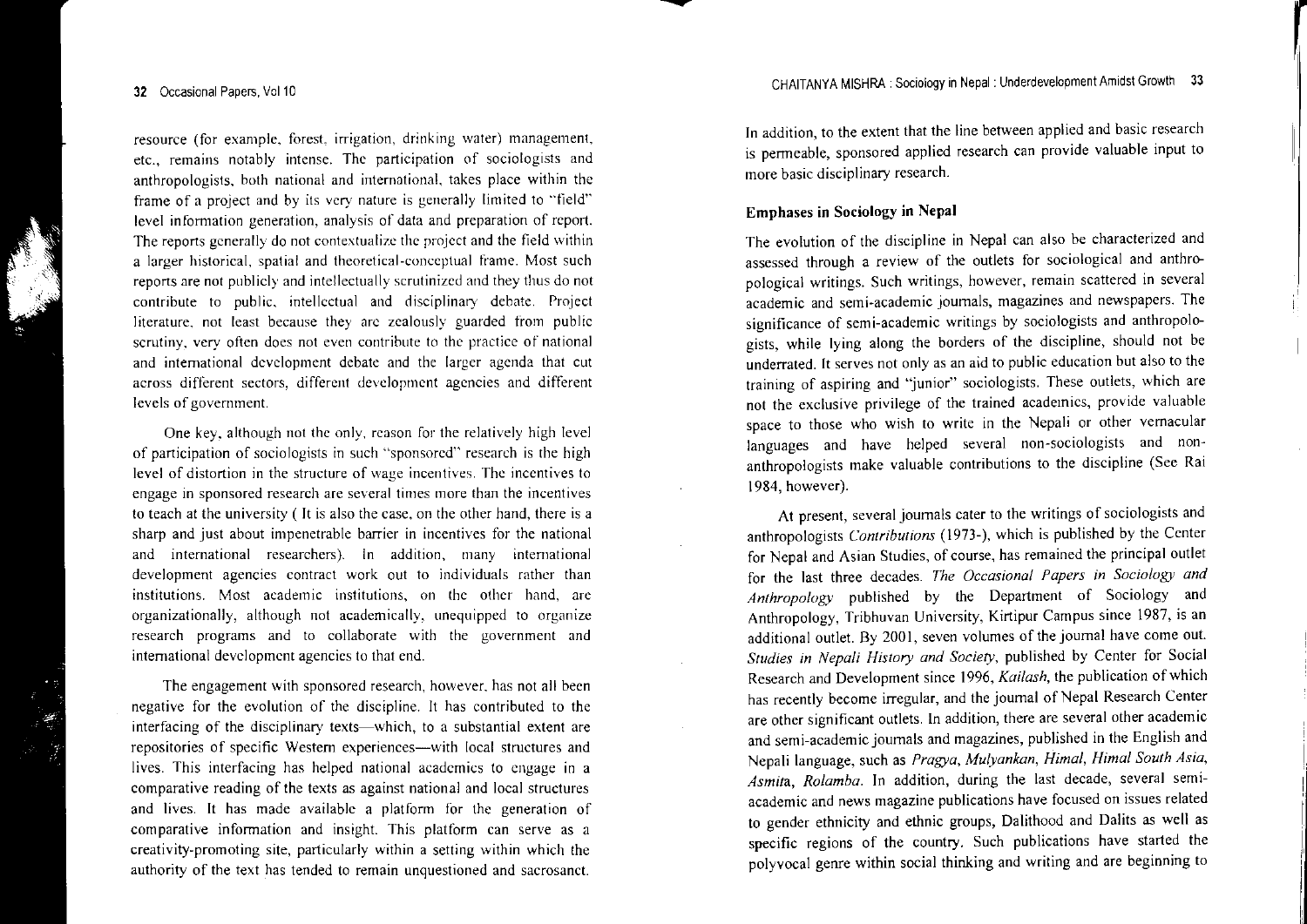make to make their presence felt within public policy institution. Further, several weeklies and dailies occasionally publish articles by sociologists and anthropologists,

This review will focus on the *Contributions* and provide quantitative information on some aspects of the nature and "productivity" of Nepali and international sociologists and anthropologists describe the theme of the articles and assess decadal trends with respec<sup>t</sup> to productivity and themes. In addition, the articles will also be categorized in terms of their evel of "theory consciousness". Further, the themes covered in *Occasional Papers* will also be described. It must be emphasized that this description and assessment is of <sup>a</sup> preliminary and quantitative nature.

#### Table 2. Themes Covered by Articles in *Contributions*

| <b>Theme/Period/Number of Articles</b>               | 1973-<br>1980 | 1981-<br>1990 | 1991-<br>2001 | Total |
|------------------------------------------------------|---------------|---------------|---------------|-------|
| Ethnography, ethnicity, nationalism, identity        | -7            | 13            |               | 37    |
| Resource management, population, ecosystem           | 5             | 4             | 2             | 11    |
| State, economy, market, livelihood                   | 4             | Ħ             | 2             | 17    |
| Politics, resistance, conflict, struggle, inequality | 2             | $_{0}$        | 3             | 5     |
| Gender, caste, kinship                               | 3             | 7             | 2             | 12    |
| Ideology, knowledge, sociology, anthropology         | 2             |               |               | 4     |
| Health, education, cnvironment, development          |               | 8             | 4             | 13    |
| Social and cultural change                           | 3             | 2             |               | 6     |
| Religion, rituals, shamanism                         | 11            | 0             | 6             | 17    |

Ethnography, livelihood, rituals and shamanism and faith healing are the most favored genre within *Contributions.* Many of the ethnographic articles are also based on very short-tenn and one-shot visits to particular "field" sites and, partly as <sup>a</sup> consequence, provide <sup>a</sup> simple descriptive account of <sup>a</sup> specific aspec<sup>t</sup> of an ethnic group's cultural life, for example, discrete ritual performance, shamanism, transhumance, dimensions of livelihood, demographic attributes, Often the articles implicitly evoke <sup>a</sup> sense of material poverty, physical and social isolation and rather stark boundedness among the ethnic group described, The descriptive focus, generally, is on relatively unusual "ethnic

attributes" and the descriptive mood is often somber. In turn, there is little history, little "wholeness", little explicit cross-cultural comparison and little emphasis on locating the subjects within larger, that is, regional, national, international or more encompassing political, economic and cultural patterns and processes. These reatures indicate that there is more than <sup>a</sup> whiff of anthropological romanticism here, even as such ethnographic efforts have opened our eyes to the diverse nature of social structure and culture, provided a base for deeper and wider investigations and furnished perspectives and information, which are potentially useful for preliminary ethnographic mappings.

On the other hand, sociological and anthropological writings, as reflected in *Contrihutions* have seriously deemphasized themes related to politics, ideology, resistance, inequality, contradiction and changethemes which have been starkly highlighted and acquired <sup>a</sup> particular urgency during the current era of "Maoist conflict". Romanticism, "salvage anthropology" functionalism, developmentalism, scientificity, political neutrality, boundedness and the failure to look at the larger picture, despite their value, have performed <sup>a</sup> potent disservice to the sociological and anthropological enterprise, Studies of these genres, on the other hand, do serve to highlight the significance of sociological and anthropological studies which focus on the larger picture and which seek to interconnect different sections of the larger picture. They also highlight the significance of the historically infonned studies that do not fetishize "culture", but locate it alongside and within <sup>a</sup> specific and changing political economic structure and which give sufficient space to political processes and to the genesis and consequences of social contradiction.

Approximately 30 percen<sup>t</sup> of the articles published in *Contributions* substantively locate themselves within, or seek to interrogate, relatively established conceptual-theoretical frameworks and contribute to the interpretation, buttressing or refutation, of the relatively established schools of thought or to the development of a more or less novel frame The scope and significance of such articles is also broader than their immediate empirical engagement. One-half of the articles, even as they do locate themselves within <sup>a</sup> relatively established conceptualtheoretical framework, do so in a peripheral manner. Such articles do no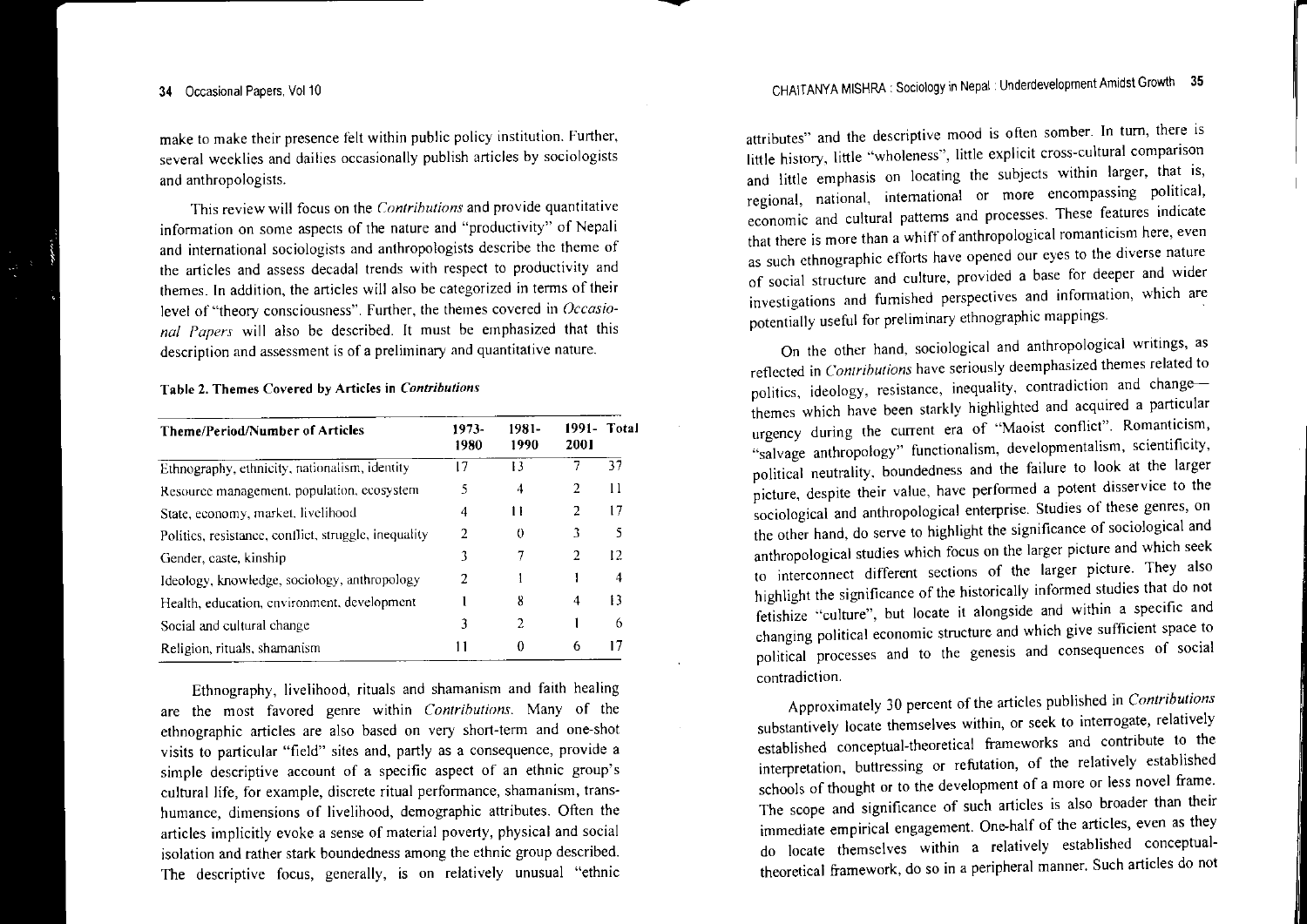bring themselves to bear on such frameworks. About one-fifth of the articles remain at the level of "lay description". The academic significance of the later two categories of articles, the last category in particular, necessarily remains low.

| Table 3: Level of Theoretical Consciousness" in Articles in Contributions |  |  |  |
|---------------------------------------------------------------------------|--|--|--|
|---------------------------------------------------------------------------|--|--|--|

| Period    | <b>Articles by</b><br>sociologists and<br>anthropologists | Articles that<br>substantively<br>implicate a<br>theoretical<br>framework | Articles that<br>marginally<br>implicate a<br>theoretical<br>framework | Articles that<br>remain at the<br>level of lav<br>description |
|-----------|-----------------------------------------------------------|---------------------------------------------------------------------------|------------------------------------------------------------------------|---------------------------------------------------------------|
| 1973-1980 | 48                                                        | 15                                                                        | 21                                                                     | 12                                                            |
| 1981-1990 | 47                                                        | 14                                                                        | 24                                                                     | 9                                                             |
| 1991-2001 | 33                                                        | 9                                                                         | 20                                                                     | 4                                                             |
| Total     | 128                                                       | 38                                                                        | 65                                                                     | 25                                                            |

 Trends indicate that the proportion of articles, which substantively implicate specific conceptual-theoretical frameworks while setting up and/or "solving" a research problem, has remained nearly constant through three decades of publication of *Contributions.* On the other hand there has been <sup>a</sup> discernible rise in the proportion of articles tha; peripherally invoke <sup>a</sup> conceptual- theoretical framework. Whether this a step toward a more intense and explicit recognition of the significance of conceptual-theoretical and comparative analysis in the future remains to be seen.

## Table 4. Productivity of Sociologists and Anthropologists in *Contributions*

| Period    | Issues<br>published | <b>Articles</b><br>published | <b>Articles</b> by<br>sociologists/<br>anthropologists | Articles by<br>Nepali<br>authors | Articles by<br>international<br>authors |
|-----------|---------------------|------------------------------|--------------------------------------------------------|----------------------------------|-----------------------------------------|
| 1973-1980 | 14                  | 96                           | 48                                                     |                                  | 41                                      |
| 1981-1990 | 22                  | 133                          | 47                                                     | 15                               | 32                                      |
| 1991-2001 | 23                  | 180                          | 32                                                     | 11                               | 21                                      |
| Total     | 59                  | 409                          | 127                                                    | 33                               | 94                                      |

This decadal comparison of *Contrihutions* shows several notable features. First, sociologists and anthropologists contributed one-half of all the articles published during the 70s (columns 3 and 4). During the 80s, the number of articles authored by sociologists and anthropologists declined substantially in terms of proportion. Ditto in the 90s, both in terms of number and proportion. Sociologists and anthropologists contributed only about one-fifth of all articles published during tlie 90s. This quantitative reduction, however, also has to be viewed against the "expanding inclusivensss" of editorial policy as well as the overall growth of social science academic writing in Nepal. The initial domain of *Contributions* lay along the disciplines of history, linguistics and anthropology and sociology. The growth of academia and research outputs in other field of social sciences for example, economics, development, political science, human geography, etc., obliged the editors of *Contributions* to cater to articles in these fields as well. While the consequen<sup>t</sup> "expanding inclusiveness" of *Contrihutions* does in par<sup>t</sup> explain the proportional reduction in the number of articles authored by sociologists and anthropologist, it fails to explain the reduction in terms of absolute number evidenced during the 90s. This reduction is much more troubling than it appears to be in as much as the number of sociologists and anthropologists, including those employed at Tribhuvan-and to <sup>a</sup> much smaller extent other-universities grew rapidly during this very period. In addition, Tribhuvan University, which remains the principal institutional locus of academic sociology and anthropology, had increased the premium on the publication of articles as a basis for promotion within the academic hierarchy. While it is no possible here to exhaustively scan the reasons underlying the reduction in the number of articles published by sociologists and anthropologists in the journal, it can be safely said that the opening of other avenues of publication as mentioned earlier and engagemen<sup>t</sup> in the fast growing sponsored "project" research might have accounted for the reduction.

Second, during all the three periods, Nepali sociologists and anthropologists published fewer articles in the *Contributions* compared to international sociologists and anthropologists. Some progress, however, has been discernible on this front: While Nepali authors contributed only one-seventh of all articles-seven in all--published in the journal during the 70s, the proportion rose to one-third during the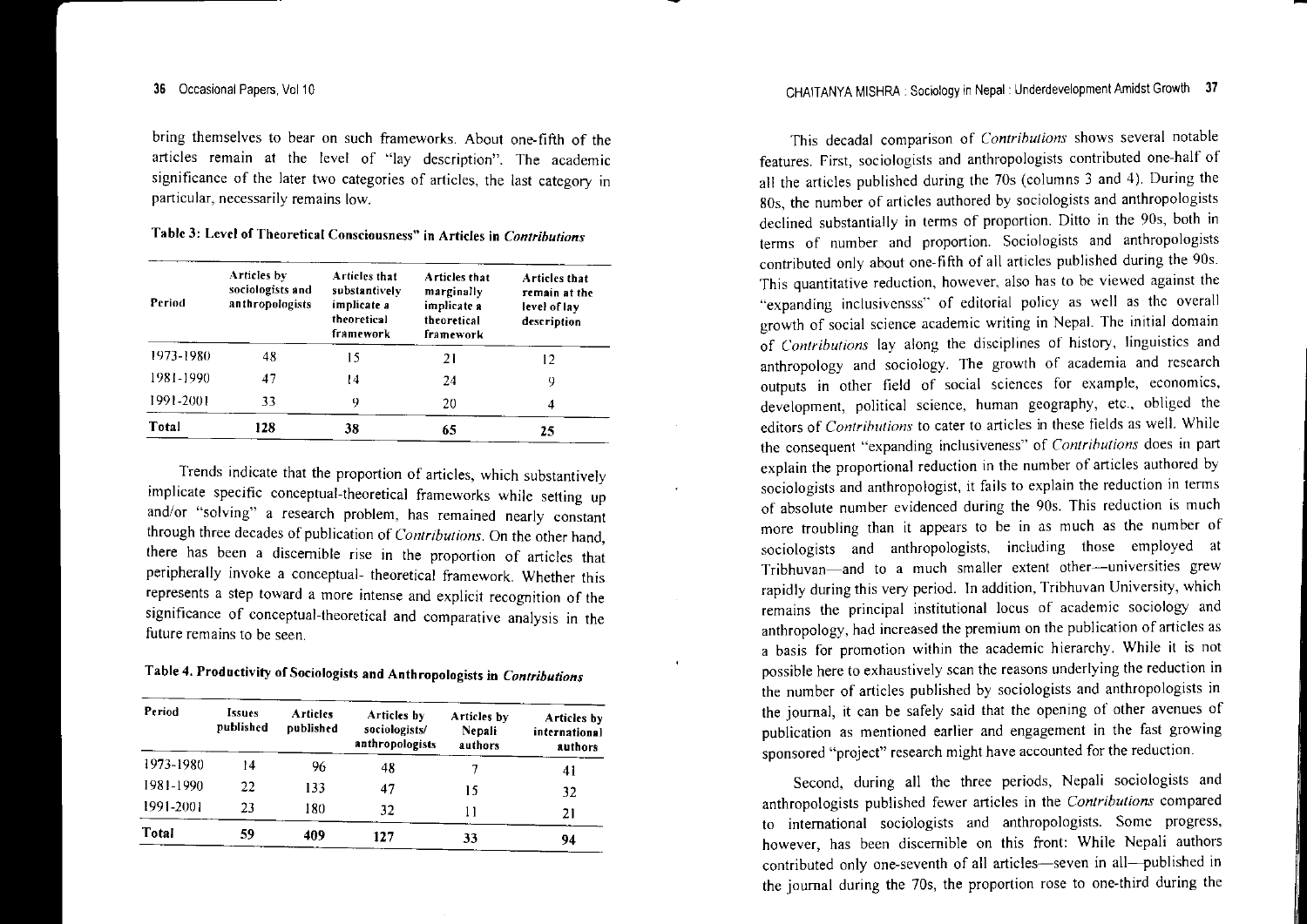#### 38 Occasional Papers, Vol 10

latter two decades. Once again, however, the "expansion" of the disciplines of sociology in Nepal during the 80s and, particularly, the 90s is hardly substantiated by the record of publication in *Contrihutions.* The record, on the other hand, does show that the presence of intemational authors continued to remain strong within sociology and anthropology in Nepal.

Table 5. Themes Covered by Articles in *Occasional Papers (1987-2001)*

| <b>Theme</b>                                         | <b>Number of Articles</b> |  |
|------------------------------------------------------|---------------------------|--|
| Ethnography, ethnicity, nationalism, identity        | 5                         |  |
| Resource management, population, ecosystem           | 9                         |  |
| State, economy, market, livelihood                   | 6                         |  |
| Politics, resistance, conflict, struggle, inequality |                           |  |
| Gender, caste, kinship                               | 5                         |  |
| Ideology, knowledge, sociology, anthropology         |                           |  |
| Health, education, environment, development          | 14                        |  |
| Social and cultural change                           |                           |  |
| Religion, rituals, shamanism                         | 2                         |  |
| Other                                                | 4                         |  |
| <b>Total</b>                                         | 54                        |  |

As noted, one of the possible reasons for the low presence of Nepali authors in *Contributions* is the opening of alternative avenues of publication in sociology and anthropology. *Occasional Papers,* which was first published by the Department of Sociology and Anthropology, Tribhuvan University, Kirtipur campus, in 1987, is one such avenue. Till 200 I, seven issues of *Occasional Papers* have been published. Most of the articles have been in the Occasional Papers have been authored by members of the faculty in the Kirtipur campus.

The focus of *Occasional Papers* is much more explicitly "developmental" compare<sup>d</sup> to *Contributions.* A large proportion of the articles on education, environment, resource management, population, ecosystem, livelihood, etc., in the journal falls within the "development" genre. On the other hand, and like *Contributions,* there are few writings

on politics, ideology, resistance, struggle, inequality. Unlike *Contributions,* on the other hand, it has fewer writings on ethnography, rituals caste, kinship, gender, shamanism, etc., the traditional core of sociology and anthropology. During the early years, somewhat expectedly, and as evidenced by the information provided in Table I, the journal was also preoccupied with "appropriate sociology and anthropology" and the preparation of <sup>a</sup> programmatic agenda for pushing the discipline towards greater "appropriateness".

### Acknowledgements

I would like to express appreciation to the Institute for Social and Economic Transition, Kathmandu, for supporting me in the preparation ofthe article.

## ENDNOTES

- 1. This paper was originally published in CONTRIBUTIONS TO NEPALESE STUDIES Volume.32.No.l. January. <sup>2005</sup> and it has been reprinted here in this volume with the kind permission of Centre for Nepal and Asian Studies. Tribhuvan University. Kathmandu. Nepal.
- 2.Whether sociology is distinct, relatively recent and modern European product or whether the discipline-or a recognizable precursor of it-can be traced to other specific spatial and historical setting(s) has, surprisingly, remained <sup>a</sup> nearly unexplored issue \vithin sociology. To the extent that historical and social thinking and writing is rooted in social struggle and transformation. one could certainly have expected the sociological genre to have marked its presence during the formation and dismemberment of the Greco-Roman empires and civilizations. the opening of the Euro-American and Eurasian trade routes, the decimation of the American-Indian peoples and cultures and the rapid ascendance of the European civilization in the Americas during the 16th to 20th centuries. the stave trade in and across Africa, the formation of North Africa and Arabic urban regions. the ups and downs of the Sinic and Japanese civilizations. the initial institutionalization of the extremely oppressive and deeply divisive caste in India as well as the ferments created during the rise of all grea<sup>t</sup> religions and various larger scale and long-winded religious, sectarian, ethnic and national wars and their aftermath. The overall economic, political and cultural significance of these struggles and transition may very well have been relatively narrower, shallower and slower and, therefore, more contained than those produced by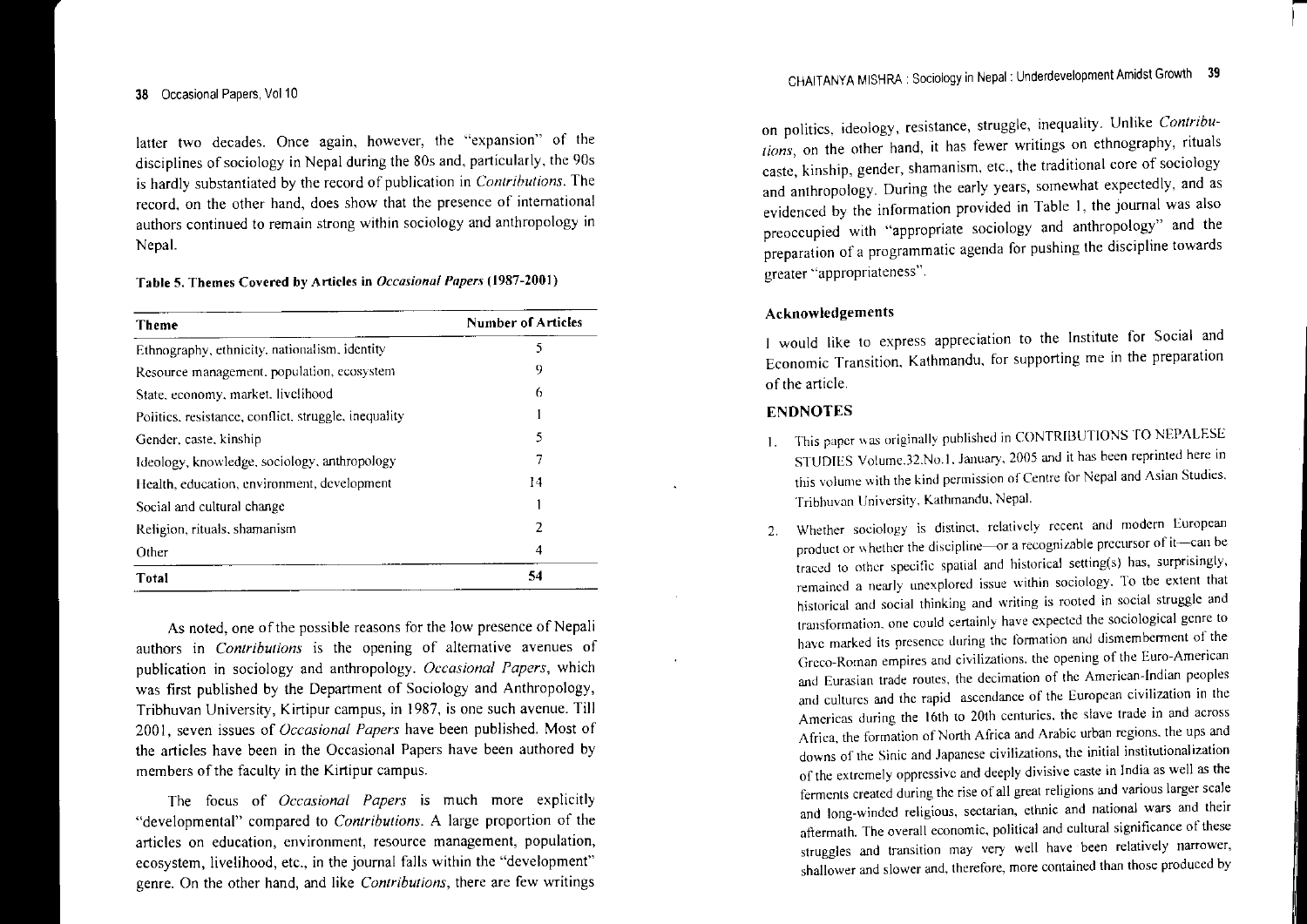#### 40 Occasional Papers, Volt 0

capitalism and imperialism. Nonetheless, sociology has remained poorer because of the virtual absence of explorations, which seek to link these and other Iargc-sculc struggles and transitions on the onc hand and modes and substances of social imagination and investigation on the other.

am grateful to Suresh Dhakal for helping me with information provided in the tables in this section.

# REFERENCES

- Amin. Samir. 1997. Capitalism in Agc of Glohalization: The Management of Contemporary Society, Delhi: Madhyam Books.
- Berreman. Gerald. 1994. "Anthropology, development and public policy". Occasional Papers in Sociology and Anthropology. Vol. 4. Department of Sociology and Anthropology, Tribhuvan University.
- Bhandari. Bishnu. 1990. "The pas<sup>t</sup> and futurc of" sociology in Ncpal"·. Occasional in Sociology' and Anthropology. vol. 2. Department of Sociology and Anthropology. Tribhuvan University.
- Bhattachan. Krishna B. 1987. "Sociology and anthropology curriculum and the needs of Nepal". Occasional Papers in Sociology and Anthropology, vol. I. Department of Sociology and Anthropology. Trihhuvan University.
- Bhanachan. Krishna B. 1993. "Public debate on development: sociological perspectives on the public philosophy of development in Nepal", Ph.D. Dissertation, University of California Berkeley.
- Bhattachan. Krishna B. 1995. "Ethnopolitics and ethnodevelopment: An emerging paradigm in Nepal". In Dhruba Kumar (cd.). State. Leadership and Politics in Nepal. Kathmandu: Center for Nepal and Asian Studies. Tribhuvan University.
- Bhattachan. Krishan B. 1997. "Sociological and anthropological research and teaching in Nepal: Western adaptation versus indigenization'·.In Prcm K. Khatry (cd.), Social Sciences in Nepal: Some Thoughts and Search for Direction. Kathmandu: Center for Nepal and Asian Studies, Tribhuvan University.
- Bhattachan, Krishna B. and James Fisher. 1994. "Contemporary sociology in Nepal". Pp. 731-42 in Raj P. Mohan and Arthus S Wilke (cdss), International Handbook of Sociology. Westport, Connecticut Greenwood.
- Rhattarai, Baburam. 2003. The Nature of Underdevelopment and Regional Structure of Nepal: A Marxist Analysis. Delhi: Adroit.
- Bista. Dor 13ahadur.1992. "Nepal school of sociology/anthropo logy·'. Occasional Papers in Sociology and Anthropology. vol. I, Depatrment of Sociology and Anthropology, Trihhuvan University.
- Sista, Dor Bahadur. 1992. Fatalism and Development in Nepal: Nepal's Struggle for Modernization. Calcutta: Orient Longman.

Ilista. Dor Bhahduf. t 996. (Sec I'isher, James, 1996)

- Hista. Oar 13ahadur. 1997. "Comments on 'Sociological and anthropological research and teaching in Nepal: western adaptation versus indigenization" [by Krishna h. Bhattachan]. In Prem K. Khatry (eds.), Social Sciences in Nepal: Some Thoughts and Search for Direction. Kathmandu Center lor Nepal and Asian Studies. Tribhuvan University.
- Bista. Khcm Bahadur. 1973. "The state of anthropology in Nepal". In Prayag Raj Sharma (cd.). Social Science in Nepal. Kathmandu: Institute of Nepal and Asian Studies, Tribhubvan University.
- Blaikie. Piers. John Cameron and David Seddon. 1980. Nepal in Crisis: Growth and Stagnation at the Periphery. Delhi: Oxford.
- Burgbart. Richard. 1984. "The formation of the concept of nation-state in Nepal". Journal of Asian Studies 44 (1): 101-25.
- Cameron, John. 1994. "Nepal's development thinking: Twenty years on in theory and practice". The Economic Journal of Nepal 17 (2): 71 -84.
- Caplan. Lionel. 1970. Land and Social Change in East Nepal: A Study of Hindu-Tribal Interface. London: Routledge and Kegan Paul.
- Caplan. Lionel. 1990. "Tribes in the ethnography of Nepal: Some comments on <sup>a</sup> debate". Contributions to Nepalese Studies 17(2): 129-45.
- Caplan, Patricia. 1972. Priests and Cobblers. San Francisco: Chandler.
- Cli/Tord. James and George Marcus (eds.). 1986. Writing Culture: The Poetics and Politics of Ethnography. Berkeley: University of California.
- Dahal, Dilli Ram. 1981. "Tribalism as an incongruous concept in modern Nepal". Asie du Sud: Tradition et Changements. Paris: CNRS.
- Dahal, Dilli Ram. 1984. "Anthropology in Nepal: Infrastructure and development". In Mohan P. Lohani (ed.), Social Sciences in Nepal: Infrastructure and Program Development. Kathmandu: Institute of llumanitics and Social Sciences, Tribhuvan University.
- Dahal, Dilli Ram. 1983. "Poverty or plenty: Innovative responses to population pressure in an eastern Nepalese village community". Unpublished Ph.D dissertation. University of Hawaii.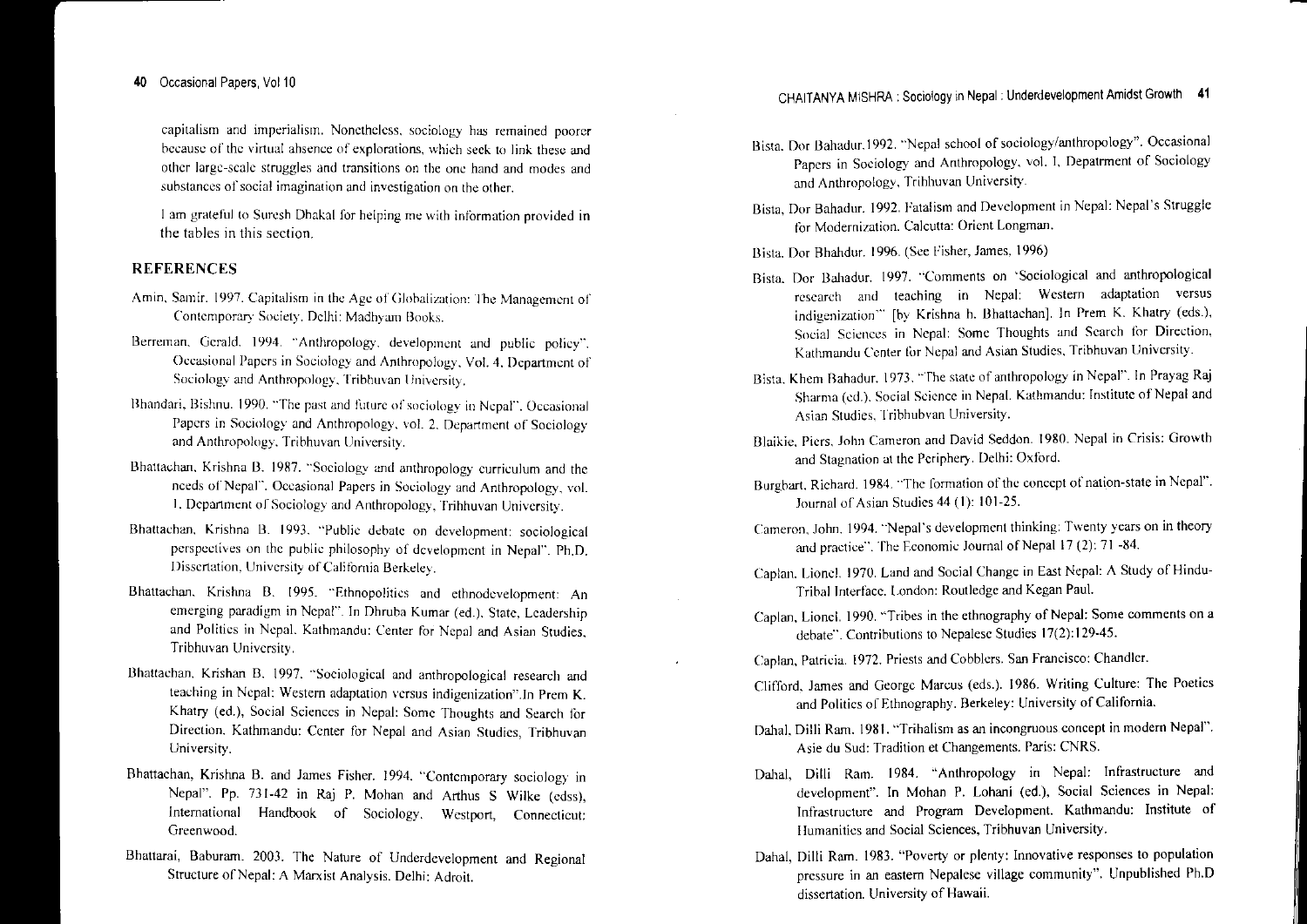- Dahal, Dilli Ram. 1993. "Anthropology of the Nepal Himalaya: A critical appraisal", In Charles Ramble and Martin Braucn (cd.), Anthropology of Tibet and the Nepal lIimalaya. Zurich: Ethnological Museum, university ofZurich.
- Devkota, Padam Lal. 1984. "Critique on development of infrastructure and program in anthropology in Nepal", In Mohan P. Lohani (cd.), Social Sciences in Nepal: Infrastructure and Program Development. Kathmandu: Institute of Humanities and Social Science, Tribhuvan University.
- Devkota Padam La!' 2001. "Anthropology, society and development in Nepal: A native perspective", Occasional Papers in Sociology and Anthropology, vol. 7, Department of Sociology and Social Sciences, Tribhuvan University.
- Fisher, James. 1987. "Romanticism and development in Nepalese anthropology". Occasional Papers in Sociology and Anthropology, vol. 1. Department of Sociology and Anthropology. Tribhuvan University.
- Fisher, James. 1996. "An Interview with Dor Bahadur Bista". Current Anthropology 37(2): 349-56.
- Frank, Andre Gunder. 1998. Reorient: Global Economy in the Asian Age. New Delhi: Vistaar.
- Gaige, Frederick. 1975. Regionalism and National Unity in Nepal. Berkeley: University of California.
- Gellner. D.N.. Jomma Pfaff-Czarnecka and John Whelpton (eds.). 1997. Nationalism and Ethnicity in a Hindu Kingdom: The Politics of Culture in Contemporary Nepal. Amsterdam: Harwood Academic Publisher.
- Gouldner. Alvin. 1971. Coming Crisis of Western Sociology. London: Heinemann.
- Guru, Gopal. 2002. "How egalitarian are the social sciences in India?" Economic and Political Weekly, December 14-20.
- Gurung, Ganesh Man. 1997. "Comments on 'Sociological and anthropological research and teaching in Nepal: Western adaptation versus indigenization' [by Krishna B. Bhattaehan]. **In** Prem K. Khatry (ed.) Social Sciences in Nepal: Some Thoughts and Search for Direction. Kathmandu: Center for Nepal and Asian Studies, Tribhuvan University.
- Gurung, Om. 1990. "Sociology and anthropology: An emerging field of study in Nepal". Occasional Papers in Sociology and Anthropology, vol. 2, Department of Sociology and Anthropology, Tribhuvan University.

Hachhethu, Krishna. 2002. "Social sciences research in Nepal'·. Economic and Political Weekly, August 3 I-september 6.

 $\prod_{i=1}^n$  $\mathbf{1}$ 

I,

|<br>|<br>|

:1

||  $\,$ II

!'

- Hamilton, Francis B. 1819. An Account of the Kingdom of Nepal and of the Territories Annexed to this Dominion by the House of Gurkhas. Edinburgh: Archibald Constable and Company.
- Hodgson, Brian. 1880. Miscellaneous Essays Relating to Indian subjects, vol. 1. London: Trubner.
- Hofer, Andras. 1979. The Caste Hierarchy and the State in Nepal: A Study of the Muluki Ain of 1854. Innsbruck: Unnivesitatsverlag Wagner.
- Holmberg, David. 1989. Order in Paradox, Myth, Ritual and Exchange among Nepal's Tamangs. lthaca: Comell.
- Karki. Arjun and David Seddon (eds). 2003. The People's War in Nepal: Left Perspectives. Delhi: Adroit.
- Jiro, Kawakita. 1974. The Hill Magars and Their Neighbors. Tokyo: Tokai University.
- Kirkpatrick, Willam. 1811. An Account of the Kingdom of Nepaul. London: W. Miller.
- Mc Donald. A.W. 1973. "Sociology and anthropology in Nepal". In Prayag Raj Sharma (ed.), Social Science in Nepal: Kathmandu: Institute of Nepal and Asian Studies, Tribhuvan University.
- Manzardo, Andrew. 1992. "Anthropological origins". lIimal 5 (6)
- Mikesell, Stephen. 1988. "Cotton on the Silk Road (or the dialectic of a merchant community in Nepal)". Ph.D. dissertation, University of Wisconsin-Madison.
- Mikesell, Stephen. 1993. "Afro-American sociologist and Nepali ethnography". Occasional Papers in Sociology and Anthropology, vol. 3, Department of Sociology and Anthropology, Tribhuvan University.
- Mikesell. Stcphen. <sup>t</sup> 999. Class. State and Struggle in Nepal. New Delhi: Manohar.
- Mishra, Chaitanya. t980. "Social research in Nepal: Challenges for the 1980s". Paper presented at <sup>a</sup> seminar organized by Nepal Social Science Research Council, Kathmandu.
- Mishra, Chaitanya. 1984. "Social research in Nepal: A critique and <sup>a</sup> proposal". Contributions to Nepalese Studies 11 (2): 1·10.